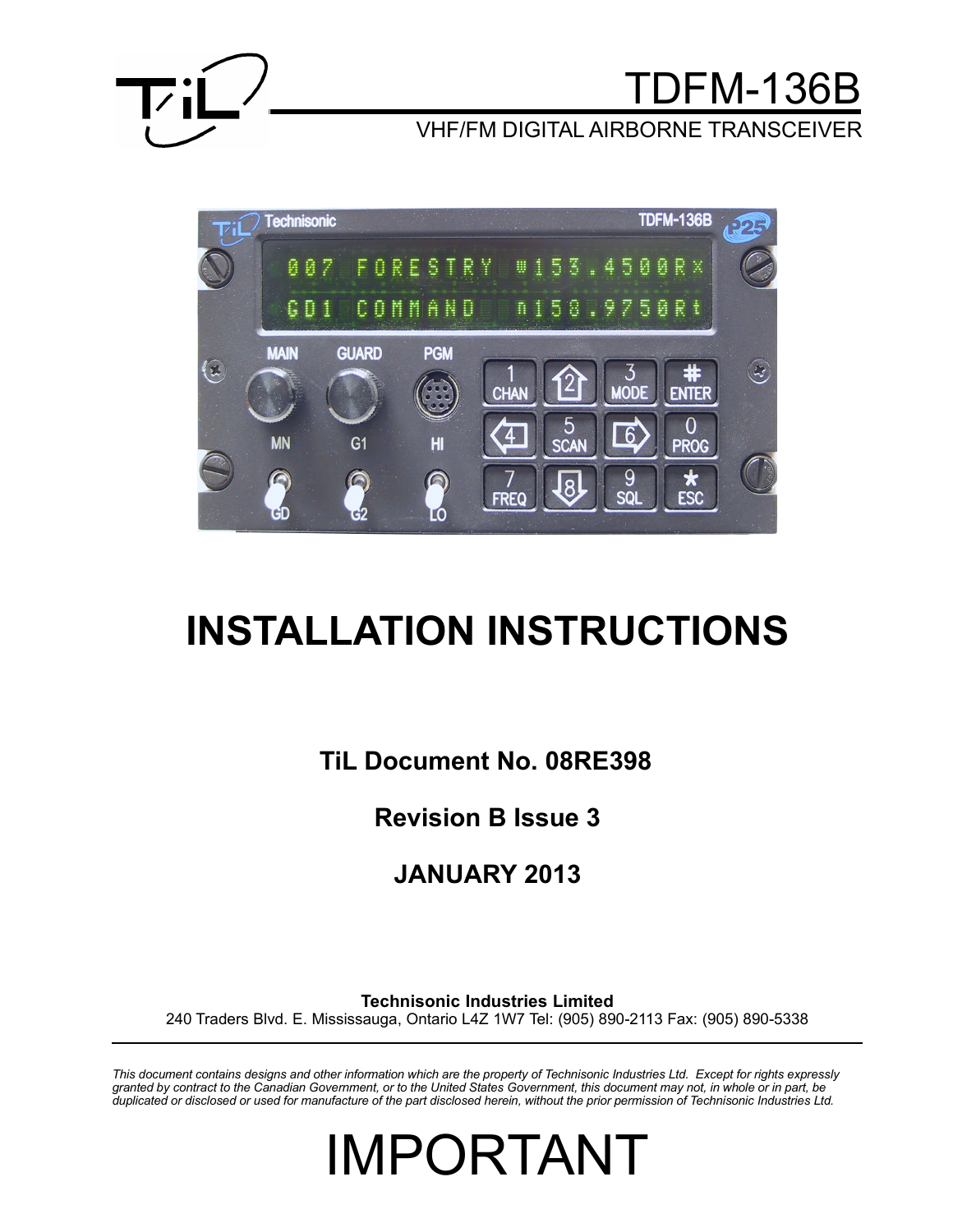# INFORMATION

As of January 1st, 2013, the FCC will no longer allow transceivers to be delivered to the US that are capable of Wideband (25kHz) channel spacing in the commercial 2 way mobile / base sections of the VHF and UHF bands. Low band VHF and 700/800 MHz are not affected.

The TDFM-136B transceiver is affected by this new rule and has been modified to restrict Wideband operation on the above bands. When programming the radio from the front panel, if Wideband has been disabled then the Wideband ('w') Operating Mode will not be available as a selection. When using the TDP-136 programming software, a warning will be issued if the user attempts to load Wideband channels into a radio that has had Wideband disabled. If the user elects to ignore the warning and load the Wideband channels anyway, the transceiver will automatically set the channels to receive only.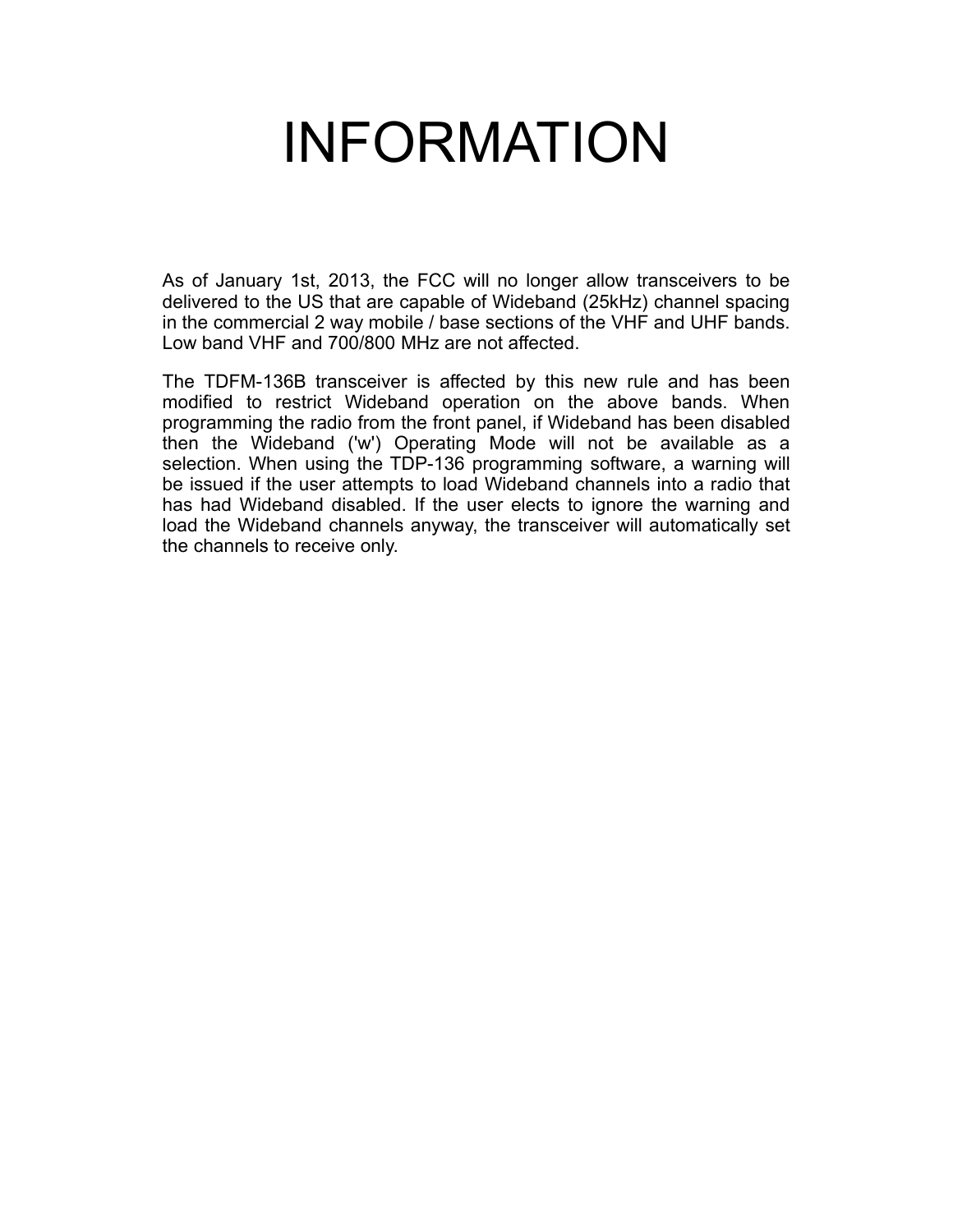## ! CAUTION STATIC SENSITIVE !

This unit contains static sensitive devices. Wear a grounded wrist strap and/or conductive gloves when handling printed circuit boards.

## FCC COMPLIANCE

**This device complies with Part 15 of the FCC Rules. Operation is subject to the following two conditions: (1) this device may not cause harmful interference and (2) this device must accept any interference received (including interference that may cause undesired operation).**

- WARNING: For compliance with FCC RF Exposure Requirements, the mobile transmitter antenna installation shall comply with the following two conditions:
	- 1. The transmitter antenna gain shall not exceed 3 dBi.
	- 2. The transmitter antenna is required to be located outside of a vehicle and kept at a separation distance of 1.0 meter or more between the transmitter antenna of this device and persons during operation.
- **NOTE:** *This equipment has been tested and found to comply with the limits for a Class B digital device, pursuant to Part 15 of the FCC Rules. These limits are designed to provide reasonable protection against harmful interference in a residential installation. This equipment generates, uses, and can radiate radio frequency energy and, if not installed and used in accordance with the instruction manual, may cause harmful interference to radio communications. However, there is no guarantee that interference will not occur in a particular installation. If this equipment does cause harmful interference to radio or television reception, which can be determined by turning the equipment off and on, the user is encouraged to try to correct the interference by one or more of the following measures:*
	- Re-orient or relocate the receiving antenna
	- Increase the separation between the equipment and receiver
	- Connect the equipment into an outlet or circuit different from that to which the receiver is connected.
	- Consult the dealer or an experienced radio/TV technician for help.
- WARNING: Changes or modifications not expressly approved by Technisonic Industries could void the user's authority to operate the equipment.

## WARRANTY INFORMATION

The Model TDFM-136B VHF/FM Digital Transceiver is under warranty for one year from date of purchase. Failed units caused by defective parts or workmanship should be returned to:

> Technisonic Industries Limited 240 Traders Blvd., Mississauga, Ontario L4Z 1W7 Tel: (905) 890-2113 Fax: (905) 890-5338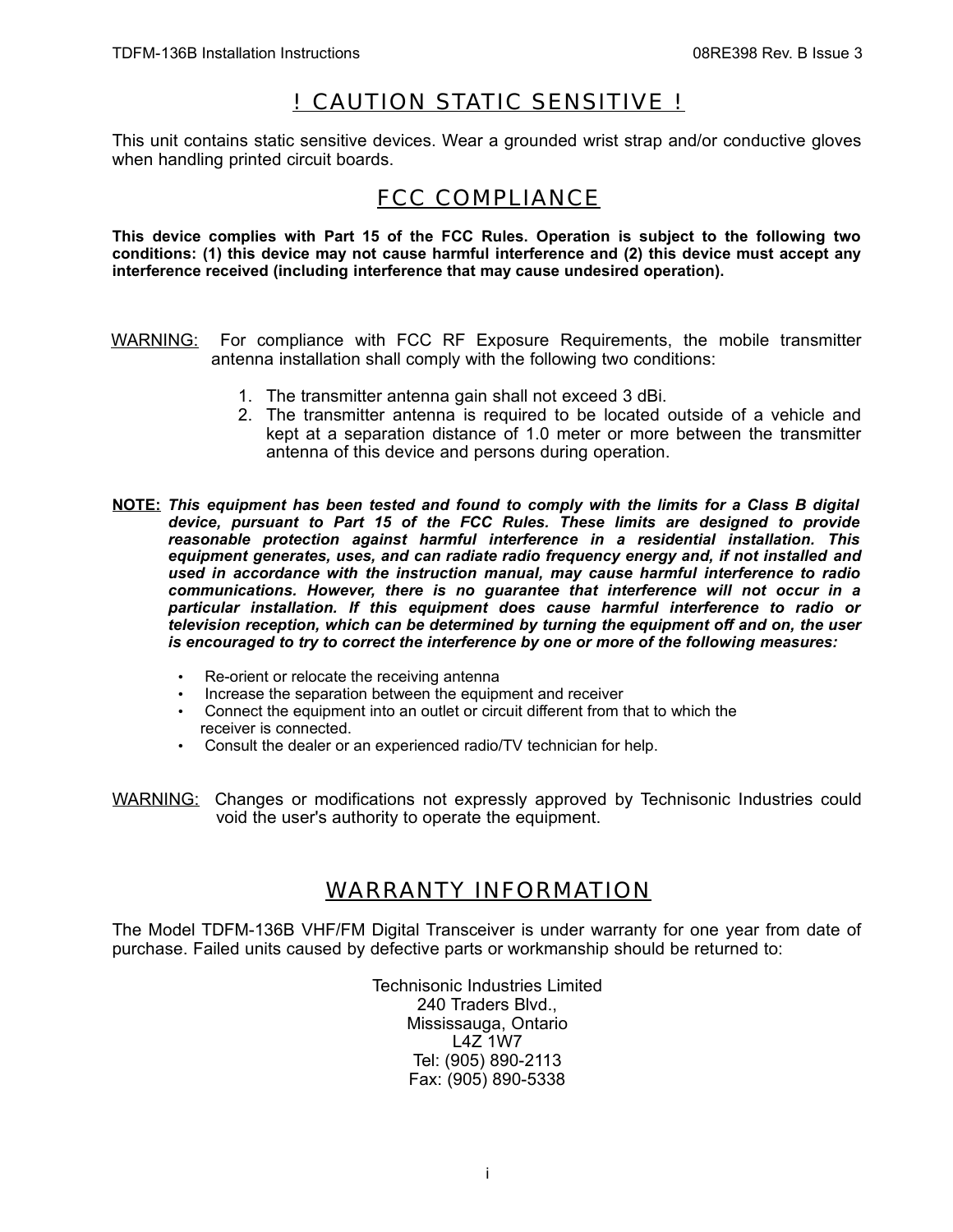## STC APPROVALS

Presently, no TSO standard exists for airborne FM transceivers. To make it easier for installation agencies to provide their customers with an approved installation supported by an effective Airworthiness Approval, Technisonic has secured Supplemental Type Certificate (STC) approvals (both US and Canadian) on its airborne FM products for many helicopters currently being delivered in the US and Canada as well as a number of single engine fixed wing aircraft. The DO-160C test data, referenced below, are also on file and available from Technisonic to support approval requirements in airframes for which Technisonic does not possess an STC.

Approved aircraft types are listed in the attachments to the formal STC documents. These STCs are the exclusive property of Technisonic Industries Ltd. and require the written authority of Technisonic for their use. To assist Factory Authorized Technisonic Dealers in the certification process, we have placed copies of our Canadian and US STCs on our website along with a letter of authorization for their use. These documents may be downloaded and used as support for the technical submission to FAA or Transport Canada. Only factory authorized dealers/installers are permitted to download and make use of these documents on behalf of their customers (end users) in support of regulatory agency approval. Please refer to the Technisonic website [www.til.ca](http://www.til.ca/) for the latest issue of available STCs and letter of authorization for use.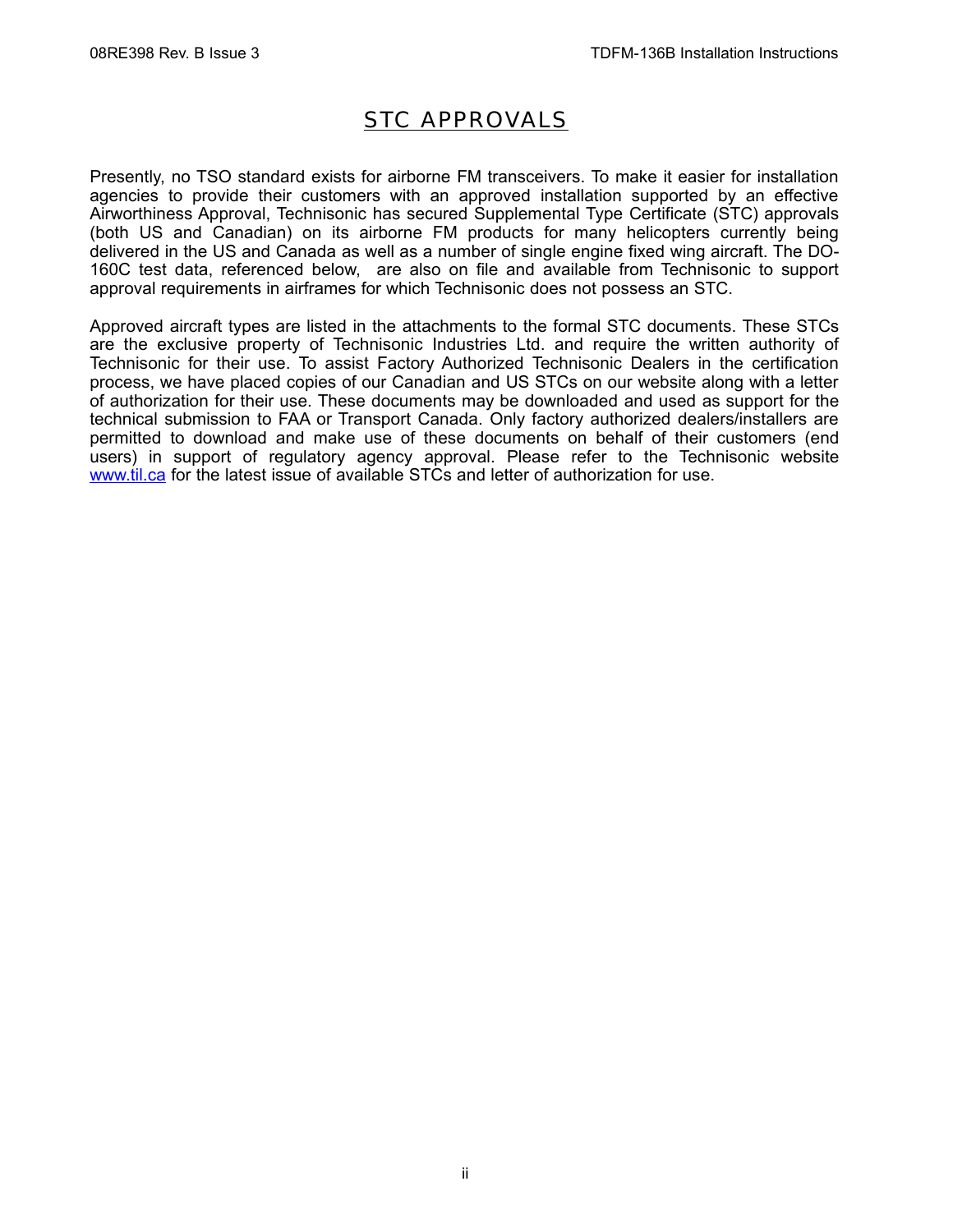|         | <b>Document Revision Table for 08RE398</b> |                                                                                                                                                                                                                                                                                                                                                                                                    |             |                     |  |
|---------|--------------------------------------------|----------------------------------------------------------------------------------------------------------------------------------------------------------------------------------------------------------------------------------------------------------------------------------------------------------------------------------------------------------------------------------------------------|-------------|---------------------|--|
| Rev.    | Page                                       | <b>Description</b>                                                                                                                                                                                                                                                                                                                                                                                 | <b>Date</b> | <b>Edited</b><br>By |  |
| A       | $\frac{2-6}{2-7}$                          | Added 2.7.10 to describe Power Jumper.<br>Updated figure 2-4 to reflect new MCU<br>board.                                                                                                                                                                                                                                                                                                          | 15-May-2012 | F.M.                |  |
| B       | $1 - 4$<br>$2 - 3$                         | Corrected Table 1-6: DO-160G; Radio<br>Frequency Susceptibility Category T.<br>Updated figure 2-2 to add Memory Up /<br>Down push buttons to parts list (Item<br>4).                                                                                                                                                                                                                               | 02-Jan-2013 | F.M.                |  |
| $B - 1$ | Inside<br>Front<br>Cover                   | Added information statement regarding<br>new FCC Wideband restrictions.                                                                                                                                                                                                                                                                                                                            | 11-Feb-2013 | F.M.                |  |
|         | Back<br>Page                               | Added Warranty Information                                                                                                                                                                                                                                                                                                                                                                         |             |                     |  |
| $B - 2$ | i-v<br>iv<br>$2 - 3$<br>$3 - 7$<br>All     | Corrected Page Numbers (Roman Numerals used to<br>begin at iii).<br>Corrected Table of Contents (Incorrect Page<br>Numbers)<br>Corrected Figure 2.2: Detailed Wiring Connections.<br>- Added Optional High Pass Filter<br>- Updated AC references under Notes<br>Updated Procedure D to allow Flight Testing for Glide<br>Slope Interference.<br>Corrected Spelling & Grammar throughout document. | 13-Jan-2014 | A.L.                |  |
| $B - 3$ |                                            | Added maximum back lighting current to<br>specifications.                                                                                                                                                                                                                                                                                                                                          | 20-Feb-2020 | S.M.                |  |
|         |                                            |                                                                                                                                                                                                                                                                                                                                                                                                    |             |                     |  |
|         |                                            |                                                                                                                                                                                                                                                                                                                                                                                                    |             |                     |  |
|         |                                            |                                                                                                                                                                                                                                                                                                                                                                                                    |             |                     |  |
|         |                                            |                                                                                                                                                                                                                                                                                                                                                                                                    |             |                     |  |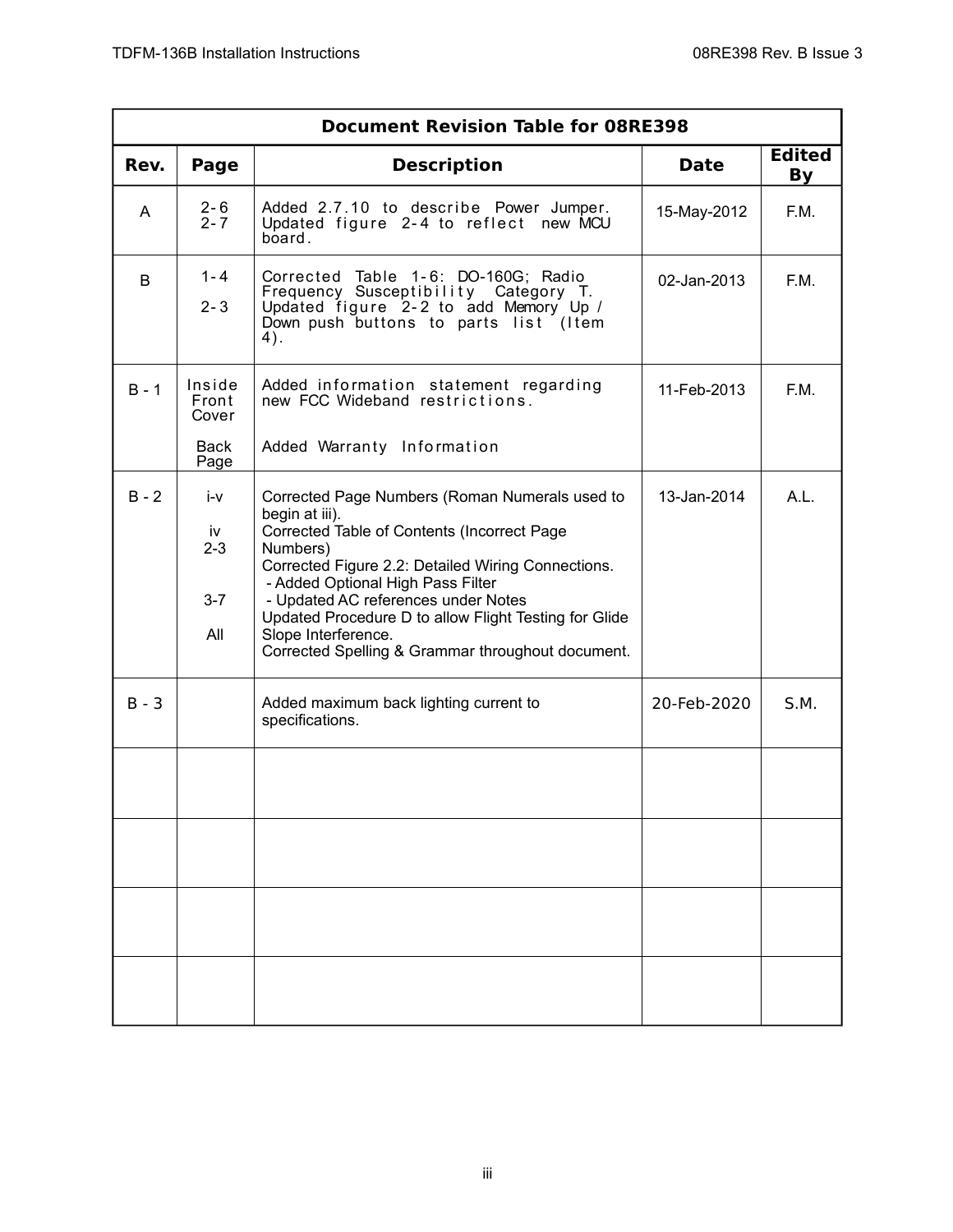## TABLE OF CONTENTS

| 3.2 Appendix B - POST INSTALLATION EMI TEST INSTRUCTIONS 3-2 |  |
|--------------------------------------------------------------|--|
|                                                              |  |
|                                                              |  |
|                                                              |  |
|                                                              |  |
|                                                              |  |
|                                                              |  |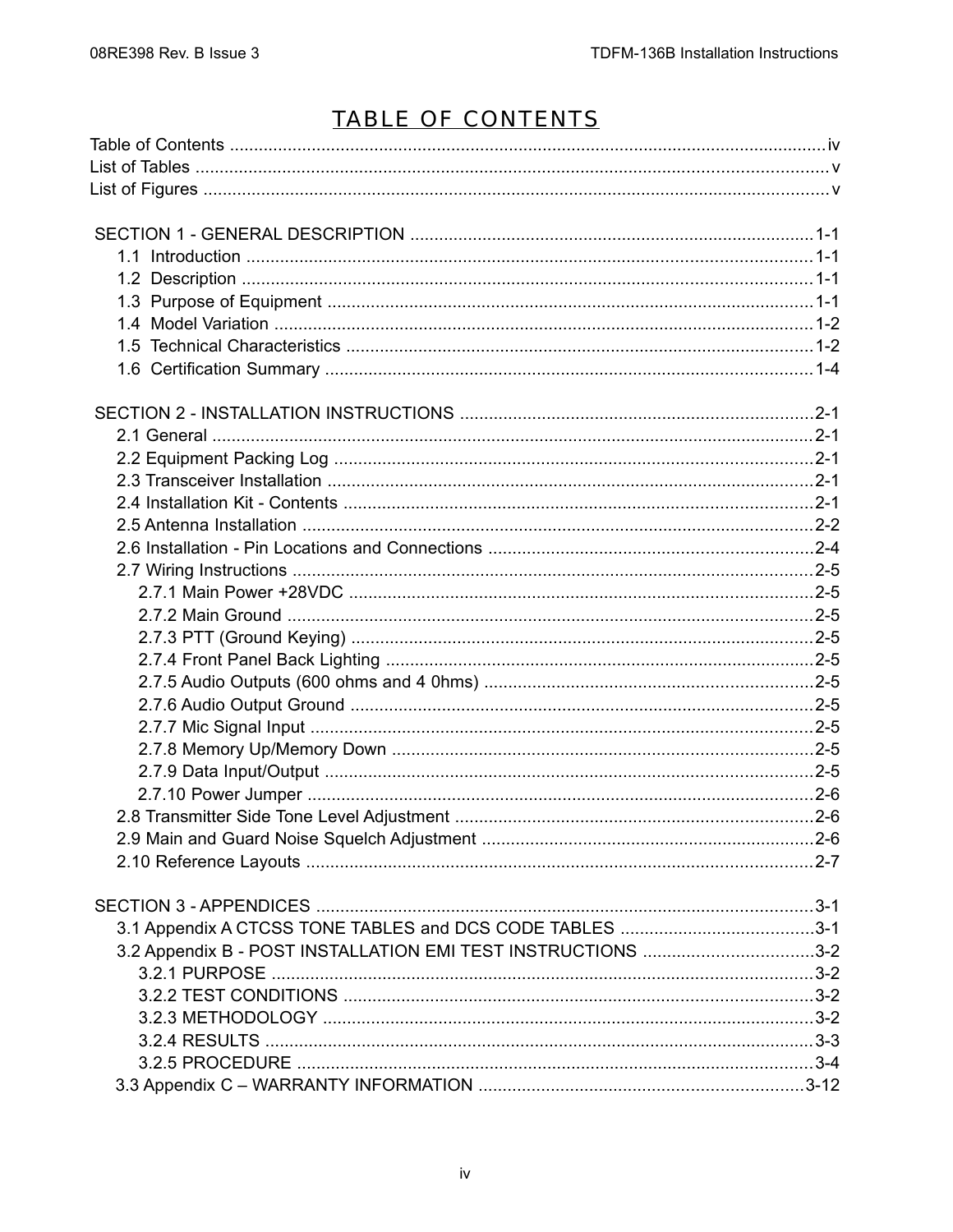## LIST OF FIGURES

## LIST OF TABLES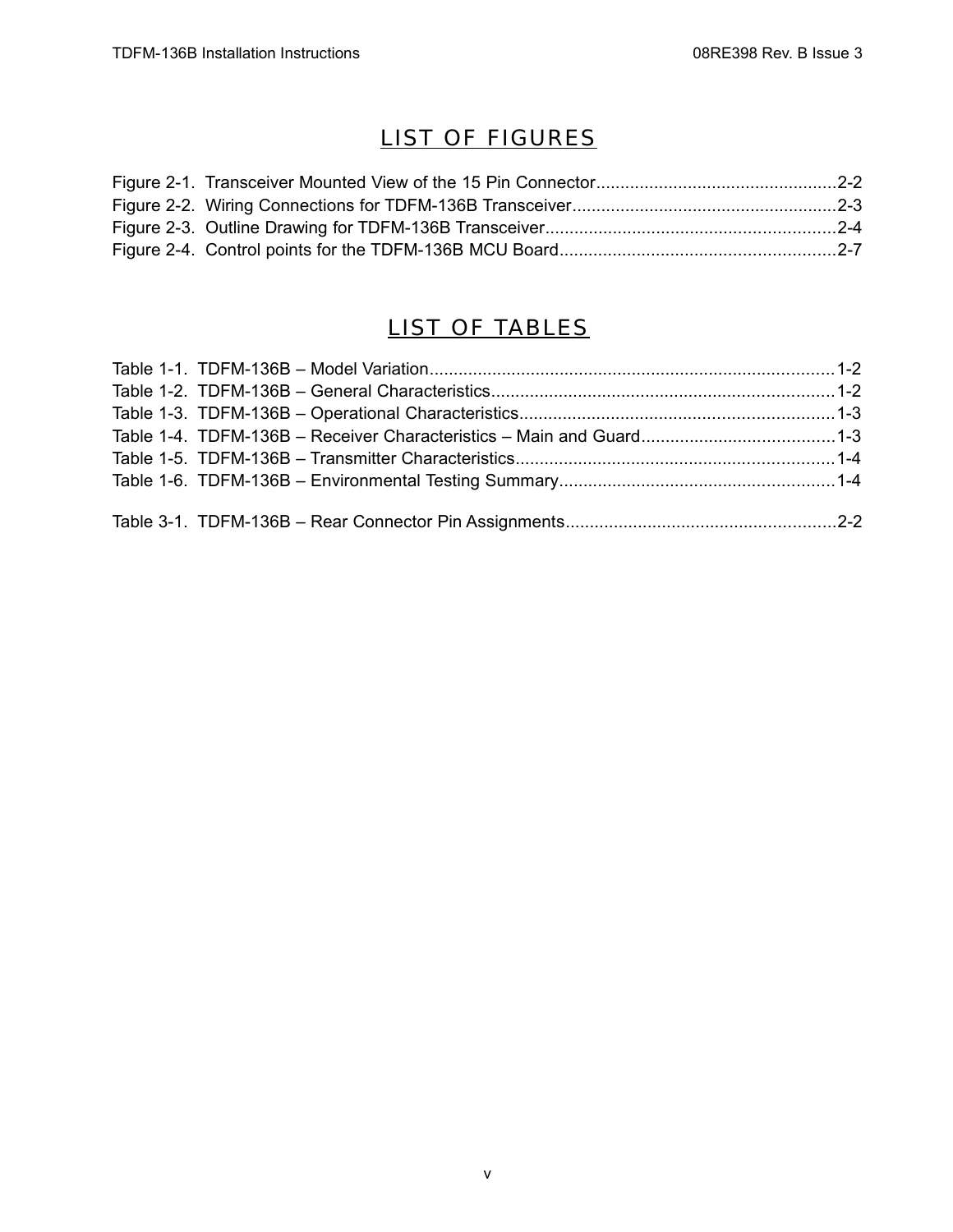## SECTION 1

## GENERAL DESCRIPTION

## 1.1 Introduction

This publication provides operating and installation information for the TDFM-136B Digital Transceiver manufactured by Technisonic Industries Limited. The TDFM-136B is Project 25 (P25), Phase 1 compliant. The unit offers digital or conventional analog FM communications over an extended frequency range with selectable channel spacing and is intended for use (in the U.S.) only by government agencies or contractors thereto who have obtained licensing for operation in the 136-150 MHz portion of the band. If the TDFM-136B transceiver is used in CANADA, operation is restricted to the following sub bands: 138-144, 148-148.99, 149.005-150.005, and 150.05-174 MHz. Furthermore, the frequency agile transceiver is restricted to airborne use and must not be operated as a base station in Canada.

## 1.2 Description

The TDFM-136B Transceiver is a frequency agile, fully synthesized airborne transceiver capable of operating in the 136.000 MHz to 174.000 MHz frequency range in 2.5kHz increments (with either 25 kHz analog, 12.5 kHz analog channel spacing, and P25 12.5 kHz digital modulation on a channel by channel basis. The Transceiver can operate without restriction on any split frequency pair in the band and also incorporates a two channel synthesized guard receiver.

The TDFM-136B Transceiver provides 230 operator accessible memory positions. Each of which is capable of storing Scan List membership information, up to eight (8) character alphanumeric identifiers, and Operating Mode information. In addition, each memory position contains information for both transmit and receive including: frequency, CTCSS tone, DCS (DPL) code, P25 TalkGroup, and P25 Network Access Code (NAC) information.

Channel operating parameters, including frequency and other related data, are presented on a 48 character, two line LED matrix display. Data entry and function control takes place via a 12 button keypad.

## 1.3 Purpose of Equipment

The TDFM-136B Digital VHF/FM Transceiver is designed to provide secondary airborne communications to facilitate operations which are typically performed in a low altitude environment. The transmitter section of this unit has a minimum of 8 watts and does not exceed 10 watts output power (which may be reduced by a front panel switch to 1 watt in order to reduce interference to land based systems).

## 1.4 Model Variation

The base Part Number for the Model TDFM-136B is 081252. There are three parameters that affect model variation: display lighting, number of antennae, and encryption operation. The combinations result in 12 possible extensions to the base part number and are shown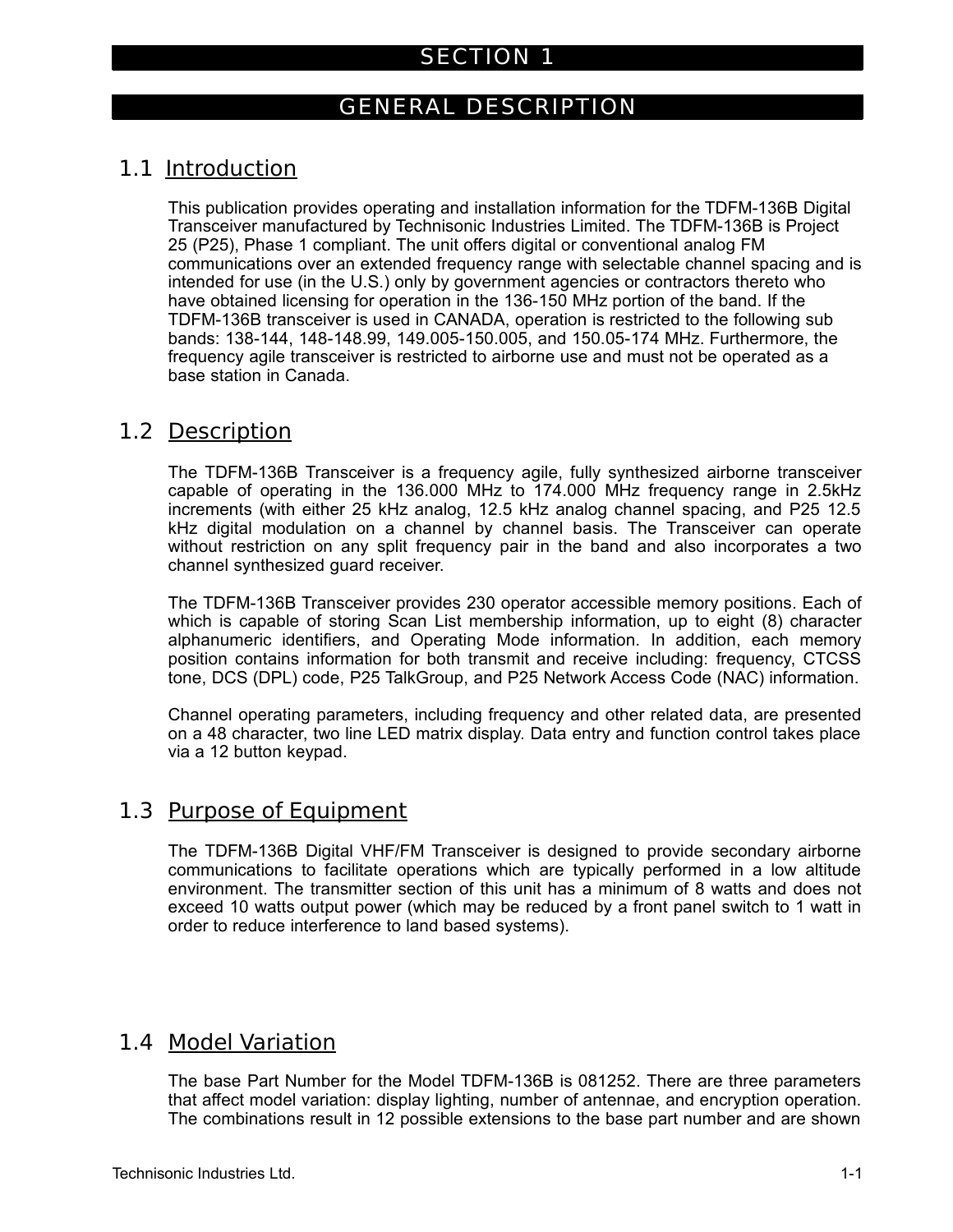#### in Table 1-1 below.

| Table 1-1. TDFM-136B - Model Variation |                    |                           |             |  |
|----------------------------------------|--------------------|---------------------------|-------------|--|
|                                        | <b>Part Number</b> |                           |             |  |
| Display Lighting                       | Antennae           | <b>Encryption Capable</b> |             |  |
| Green                                  | Single             | No                        | 081252-1-10 |  |
| Green                                  | Single             | Yes                       | 081252-1-11 |  |
| Green                                  | Dual               | No                        | 081252-1-20 |  |
| Green                                  | Dual               | Yes                       | 081252-1-21 |  |
| Red                                    | Single             | No                        | 081252-2-10 |  |
| Red                                    | Single             | Yes                       | 081252-2-11 |  |
| Red                                    | Dual               | No                        | 081252-2-20 |  |
| Red                                    | Dual               | Yes                       | 081252-2-21 |  |
| N/V                                    | Single             | No                        | 081252-3-10 |  |
| N/V                                    | Single             | Yes                       | 081252-3-11 |  |
| N/V                                    | Dual               | No                        | 081252-3-20 |  |
| N/V                                    | Dual               | Yes                       | 081252-3-21 |  |

## 1.5 Technical Characteristics

The tables below provide the technical characteristics for the Technisonic Industries Ltd. Model TDFM-136B.

| Table 1-2. TDFM-136B - General Characteristics |                                          |  |  |
|------------------------------------------------|------------------------------------------|--|--|
| Characteristic                                 | <b>Specification</b>                     |  |  |
| Dimensions (including heat sink)               | Approx. 8.0" X 3.0" X 5.75"              |  |  |
| Weight                                         | Approx. 3.5 Lbs (1.6 Kg)                 |  |  |
| Mounting                                       | Panel Mount via DZUS fasteners           |  |  |
|                                                |                                          |  |  |
| Power Requirement:                             |                                          |  |  |
| Voltage                                        | 28.0 VDC, ±15%                           |  |  |
| Current                                        | Receive - 0.7 A Max.                     |  |  |
|                                                | Transmit Low Power (1W) - 1.3 A Max.     |  |  |
|                                                | Transmit High Power (8-10W) - 2.0 A Max. |  |  |
|                                                |                                          |  |  |
| Audio Output Power:                            |                                          |  |  |
| Headset                                        | 0.5 Watts into 600 ohms                  |  |  |
| Speaker Output                                 | 2.5 Watts min. into 4 ohms               |  |  |
|                                                |                                          |  |  |
| <b>Back Lighting</b>                           | 28 Volts / 5 Volts                       |  |  |
|                                                | 250 mA Max.                              |  |  |
| Display Colour                                 | Green (standard)                         |  |  |
|                                                | Red (specify)                            |  |  |
|                                                | NVG (specify)                            |  |  |
|                                                |                                          |  |  |
| Temperature Range:                             |                                          |  |  |
| Operating                                      | -45 $^{\circ}$ C to +70 $^{\circ}$ C     |  |  |
| Storage                                        | -55 $^{\circ}$ C to +85 $^{\circ}$ C     |  |  |
| Altitude                                       | 50,000 feet                              |  |  |

| Table 1-3. TDFM-136B - Operational Characteristics |                        |  |
|----------------------------------------------------|------------------------|--|
| <b>Specification</b><br><b>Characteristic</b>      |                        |  |
|                                                    |                        |  |
| <b>Frequency Range</b>                             | 136,000 to 174,000 MHz |  |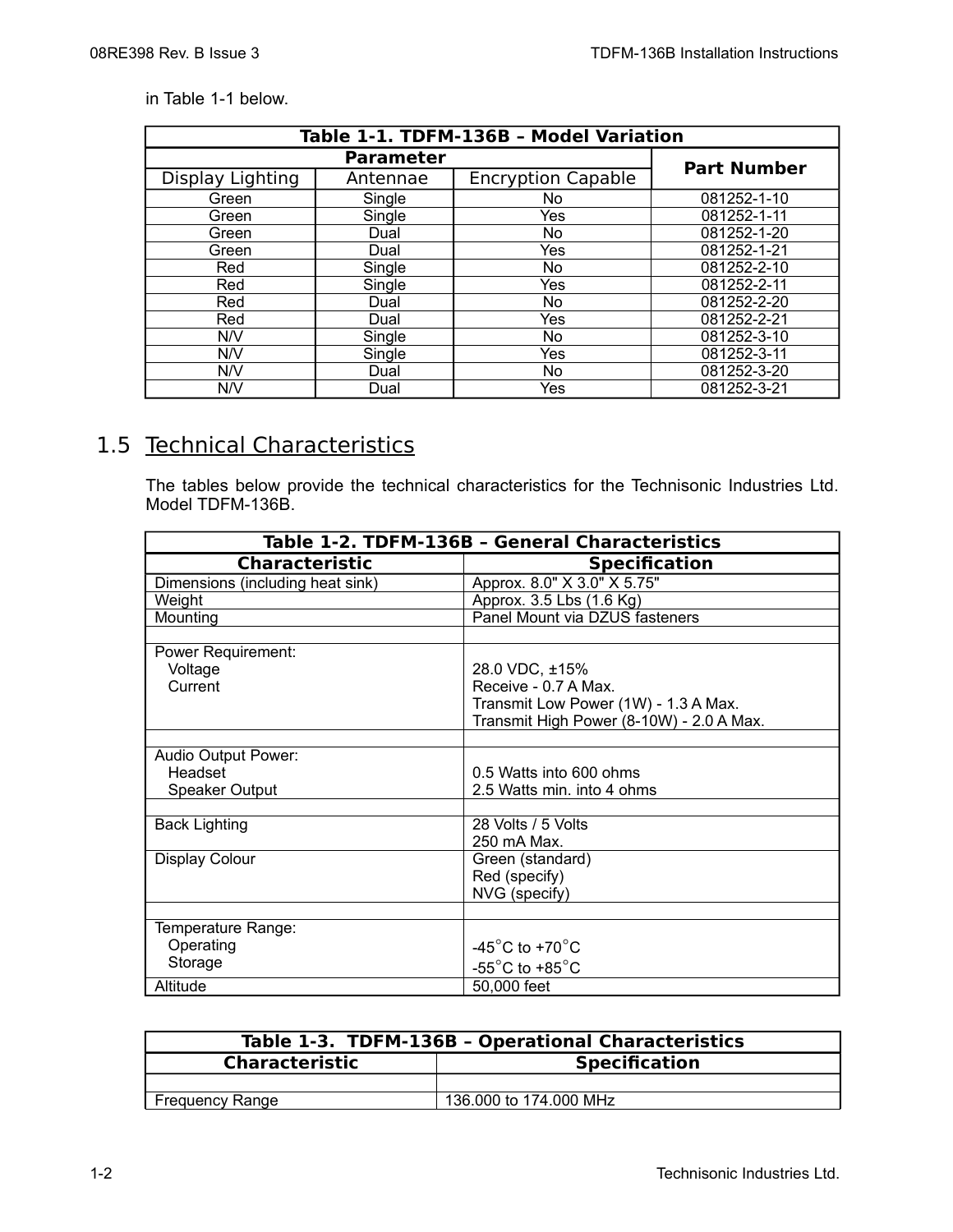| <b>Operating Modes</b>        | Conventional Analog: 12.5 / 25 kHz.<br>P25 CAI: 12 KBPS FSK, 9.6 KBPS C4FM |  |
|-------------------------------|----------------------------------------------------------------------------|--|
| Channel Spacing:              | 25 kHz. or 12.5 kHz                                                        |  |
| Programmable Memories:        | 230 memories                                                               |  |
| Scan Lists                    | 15 scan lists                                                              |  |
| Description                   | Up to 8 characters, alpha-numeric                                          |  |
| <b>Operating Modes</b>        | Analog Wide, Analog Narrow, P25 Digital                                    |  |
| Frequency                     | Rx/Tx (Simplex/Duplex), 136.0000 - 174.0000                                |  |
| Squelch Modes                 | Rx/Tx (Simplex/Duplex), CTCSS Tones, DCS Codes,<br>P25 TalkGroup, P25 NAC  |  |
| <b>Guard Receiver:</b>        | 2 channels programmed with:                                                |  |
| Description                   | Up to 8 characters, alpha-numeric                                          |  |
| <b>Operating Modes</b>        | Analog Wide, Analog Narrow, Digital                                        |  |
| Frequency                     | Rx/Tx (Simplex/Duplex), 136.0000 - 174.0000 MHz.                           |  |
| <b>Squelch Modes</b>          | Rx/Tx (Simplex/Duplex), CTCSS Tones, DCS Codes,                            |  |
|                               | P25 TalkGroup, P25 NAC                                                     |  |
| <b>CTCSS Tones</b>            | 42 CTCSS tones, including all standard tones.                              |  |
| <b>DCS Codes</b>              | All standard DCS (DPL*) codes                                              |  |
| P25 TalkGroup                 | \$0000 to \$FFFF (0 to 65535)                                              |  |
| P25 Network Access Code (NAC) | \$000 to \$FFF (0 to 4095)                                                 |  |

\* DPL is a trademark of Motorola Corporation

| Table 1-4. TDFM-136B - Receiver Characteristics - Main and Guard |                        |  |
|------------------------------------------------------------------|------------------------|--|
| <b>Characteristic</b>                                            | <b>Specification</b>   |  |
| Sensitivity at 12 dB SINAD                                       | $-116$ d $Bm$          |  |
| <b>Adjacent Channel Selectivity</b>                              | -60dB (25 or 12.5 kHz) |  |
| <b>Spurious Attenuation</b>                                      | -70 dB                 |  |
| Third Order Intermodulation                                      | -70 dB                 |  |
| Image Attenuation                                                | $-80$ dB               |  |
| FM Acceptance                                                    | $± 6$ kHz              |  |
| Hum and Noise                                                    | Better than 45dB       |  |
| <b>Audio Distortion</b>                                          | Less than 5%           |  |
| Antenna Conducted Emission                                       | Less than -57dBm       |  |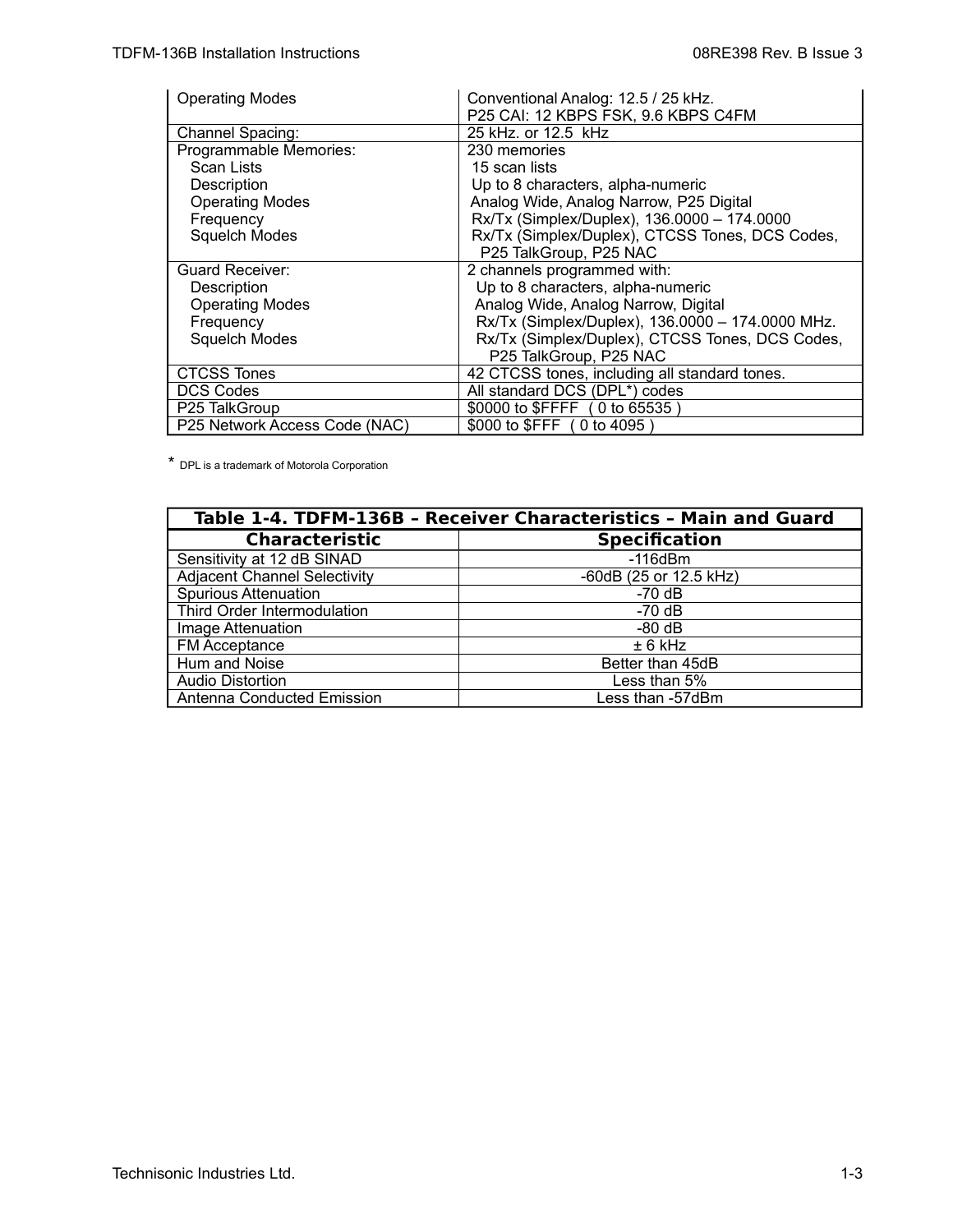| Table 1-5. TDFM-136B - Transmitter Characteristics |                                                            |  |
|----------------------------------------------------|------------------------------------------------------------|--|
| <b>Characteristic</b>                              | <b>Specification</b>                                       |  |
| RF Output Power:                                   |                                                            |  |
| Low                                                | 1 watt                                                     |  |
| High                                               | 10 watts                                                   |  |
| Output Impedance                                   | 50 ohms                                                    |  |
| Maximum Deviation:                                 |                                                            |  |
| Wide (25 kHz)                                      | $± 5$ kHz                                                  |  |
| Narrow (12.5 kHz)                                  | $\pm 2.5$ kHz                                              |  |
| Maximum Deviation - Narrow                         | ± 2.5 kHz (12.5 kHz mode)                                  |  |
| <b>Spurious Attenuation</b>                        | -90 dB below carrier level                                 |  |
| <b>Frequency Stability</b>                         | $± 2.5$ ppm                                                |  |
| Microphone Circuit                                 | Carbon or equivalent                                       |  |
| Side-tone Output                                   | 0.5W (max) into 600ohms                                    |  |
| <b>Harmonic Attenuation</b>                        | -65 dB below carrier level                                 |  |
| FM Hum And Noise                                   | -40 dB                                                     |  |
| Audio Input                                        | 50 mV at 2.5 into 200 $\Omega$ input circuit for $\pm$ 3.5 |  |
|                                                    | deviation, adjust.                                         |  |
| <b>Audio Distortion</b>                            | Less than 5%                                               |  |

## 1.6 Certification Summary

The following table gives a summary of DO-160G Environmental Testing for Technisonic Model TDFM-136B VHF Digital Transceiver.

| Table 1-6. TDFM-136B - Environmental Testing Summary |                |                                                                    |  |
|------------------------------------------------------|----------------|--------------------------------------------------------------------|--|
| <b>Conditions</b>                                    | <b>Section</b> | <b>Conducted Test</b>                                              |  |
| <b>Temperature and Altitude</b>                      | 4.0            | Equipment tested to Categories B2 and D1.                          |  |
| <b>Temperature Variation</b>                         | 5.0            | Category B.                                                        |  |
| <b>Humidity</b>                                      | 6.0            | Category A.                                                        |  |
| Operational Shock<br>Crash<br>and<br>Safety          | 7.0            | Category A.                                                        |  |
| Vibration                                            | 8.0            | Equipment is tested without shock mounts to<br>categories S and U. |  |
| <b>Magnetic Effect</b>                               | 15.0           | Equipment is class A.                                              |  |
| Power Input                                          | 16.0           | Category B.                                                        |  |
| <b>Voltage Spike</b>                                 | 17.0           | Category B.                                                        |  |
| <b>Audio Frequency Susceptibility</b>                | 18.0           | Category B.                                                        |  |
| <b>Induced Signal Susceptibility</b>                 | 19.0           | Category A.                                                        |  |
| Radio Frequency Susceptibility                       | 20.0           | Category T.                                                        |  |
| RF Emission (DO-160D)                                | 21.0           | Category B.                                                        |  |
| RF Emission (DO-160C)                                | 21.0           | Category Z.                                                        |  |
| Electrostatic Discharge                              | 25.0           | Category A.                                                        |  |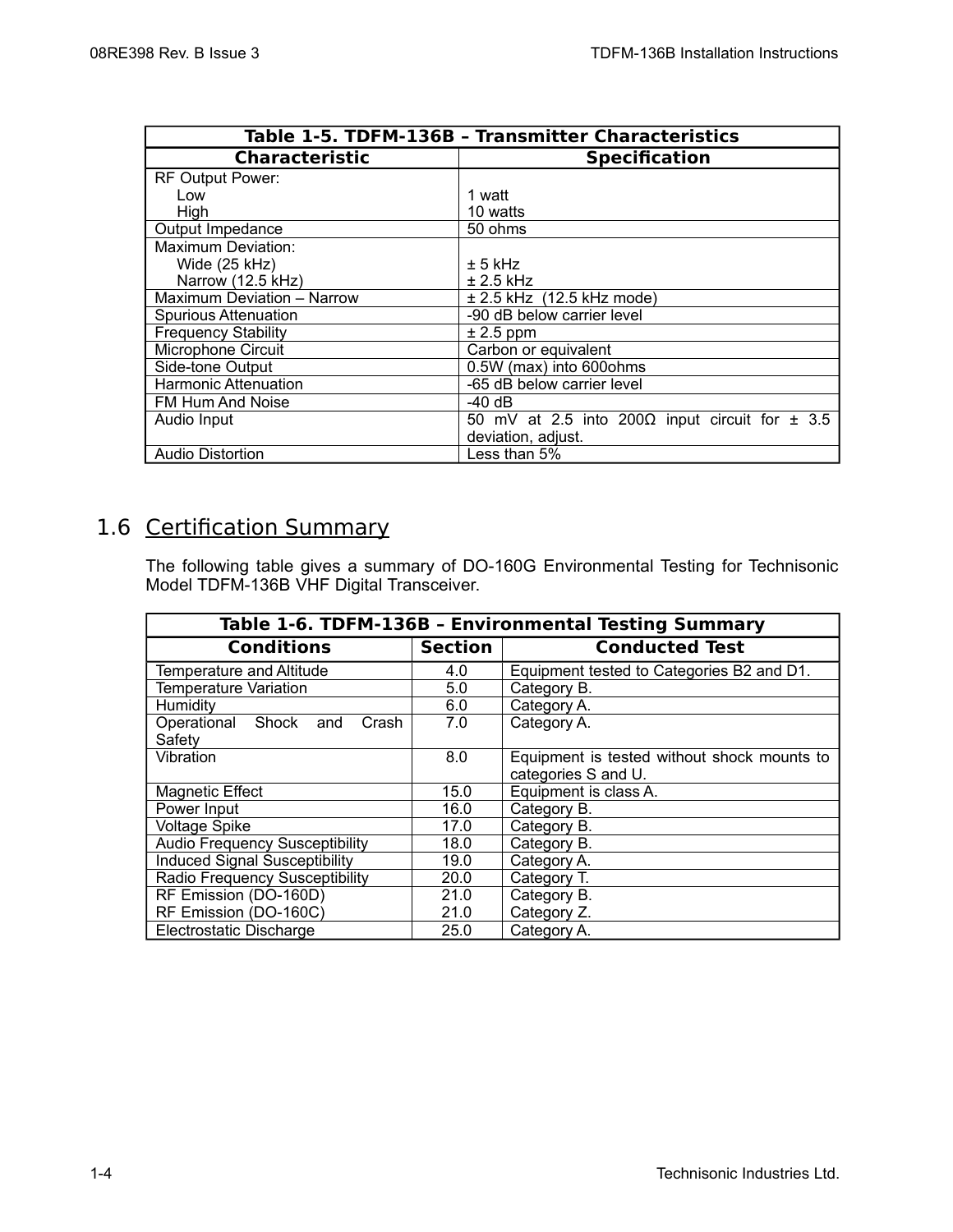## SECTION 2

## INSTALLATION INSTRUCTIONS

This section contains information and instructions for the correct installation of the TDFM-136B VHF/FM Digital Transceiver.

Prior to installation, make certain that the correct frequencies are pre-programmed in accordance with the equipment user's valid FCC operator's license.

## 2.1 Equipment Packing Log

Unpack the equipment and check for any damage that may have occurred during transit. Save the original shipping container for returns due to damage or warranty claims. Check that each item on the packing slip has been shipped in the container. Verify that the equipment display and back-lighting configuration are the same as those ordered.

## 2.2 Transceiver Installation

The TDFM-136B Transceivers are designed to be Dzus mounted and should be installed in conjunction with a IN-150 installation kit. See Figure 2-3 for an outline drawing of the unit with dimensions to facilitate the installation.

## 2.3 Installation Kit - Contents

The IN-150 installation kit consists of:

- 1. One 15 pin Cannon D mating connector (female) complete with crimp pins and hood.
- 2. One BNC antenna mating RF connector (male) and hood.

## 2.4 Antenna Installation

Antenna, P/N CI-292 or a suitable equivalent, may be used with the TDFM-136B transceivers. The antenna should be mounted on the bottom of the aircraft whenever possible and must be located at least 1.0 meter (40 inches) from any occupant in the airframe. Consult the instructions provided with the antenna. Connect RF cable from antenna to the back of the TDFM-136B unit by utilizing the BNC mating connector provided in the installation kit.

## 2.5 Installation - Pin Locations and Connections

A single 15 pin DSUB connector, mounted on the rear of the unit, provides the means to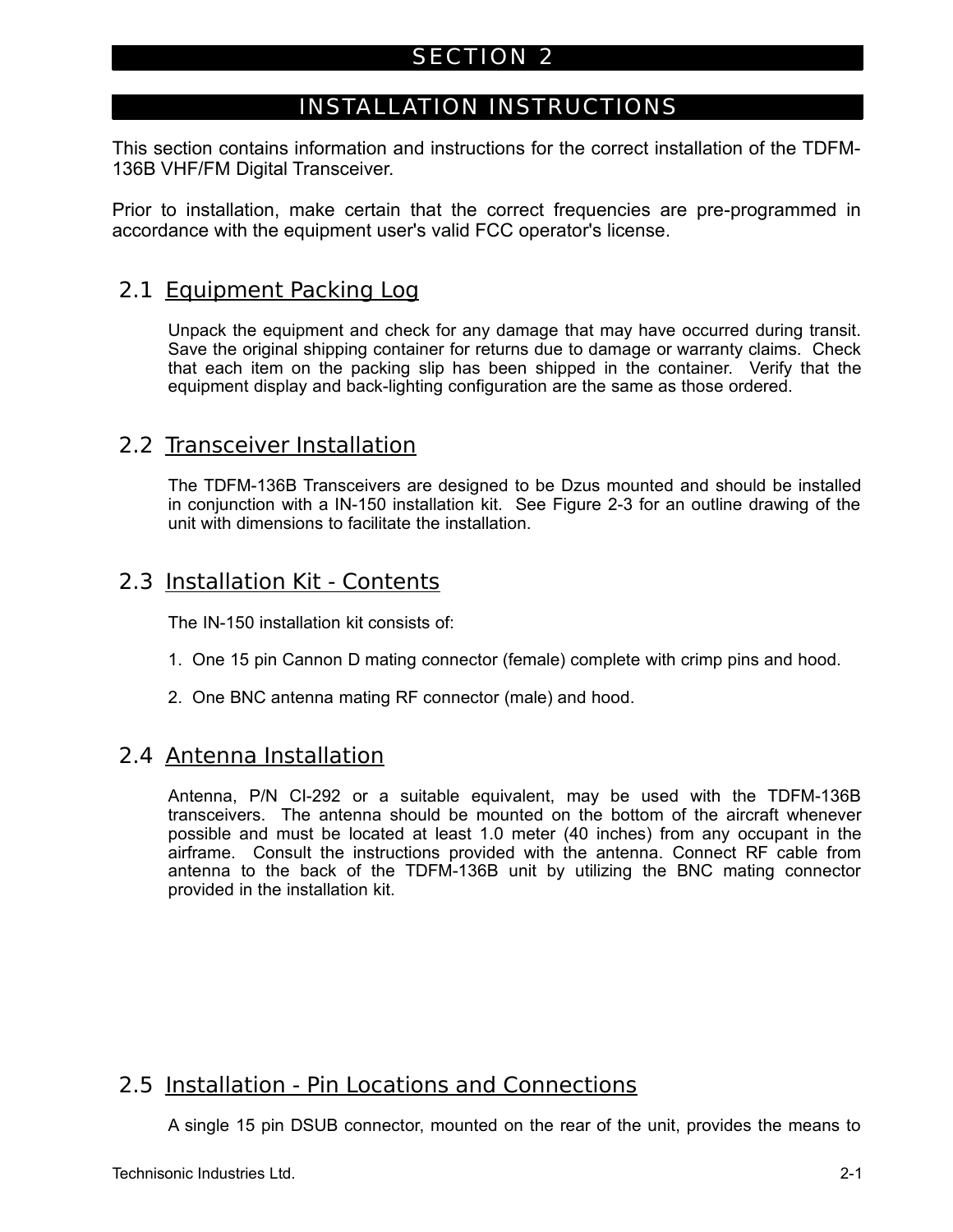connect all power, control, and audio signals between the TDFM-136B and the airframe. The pin numbers and locations for the 15 pin DSUB connector are shown in Figure 2-1 below. The view shown is of the connector mounted in the unit. Select the appropriate mating connector.



#### Figure 2-1. Transceiver Mounted View of the 15 Pin Connector

The description of the pin connections for the transceiver are in provided in TABLE 3-1.

| Table 3-1. TDFM-136B - Rear Connector Pin Assignments |                        |                             |
|-------------------------------------------------------|------------------------|-----------------------------|
| Pin $#$                                               | <b>Description</b>     | <b>Notes</b>                |
|                                                       | Audio - Headset        | Output - 600 ohm            |
| $\overline{2}$                                        | Serial Data Out        | Output - RS232              |
| 3                                                     | Power - Panel Lighting | 28VDC standard, 5VDC option |
| 4                                                     | Signal - Memory Up     | Input - Active Low          |
| 5                                                     | Signal - Memory Down   | Input – Active Low          |
| 6                                                     | Audio - Microphone     | Input                       |
| 7, 14                                                 | Power - Main +28VDC    | Power                       |
| 8, 15                                                 | Power - Main Ground    | Power                       |
| 9                                                     | Audio - Speaker        | Output $-4$ ohm             |
| 10                                                    | Signal Ground          |                             |
| 11                                                    | Serial Data In         | $Input - RS232$             |
| 13                                                    | Signal - PTT           | Input - Active Low          |

Detailed wiring information is supplied in Figure 2-2 below.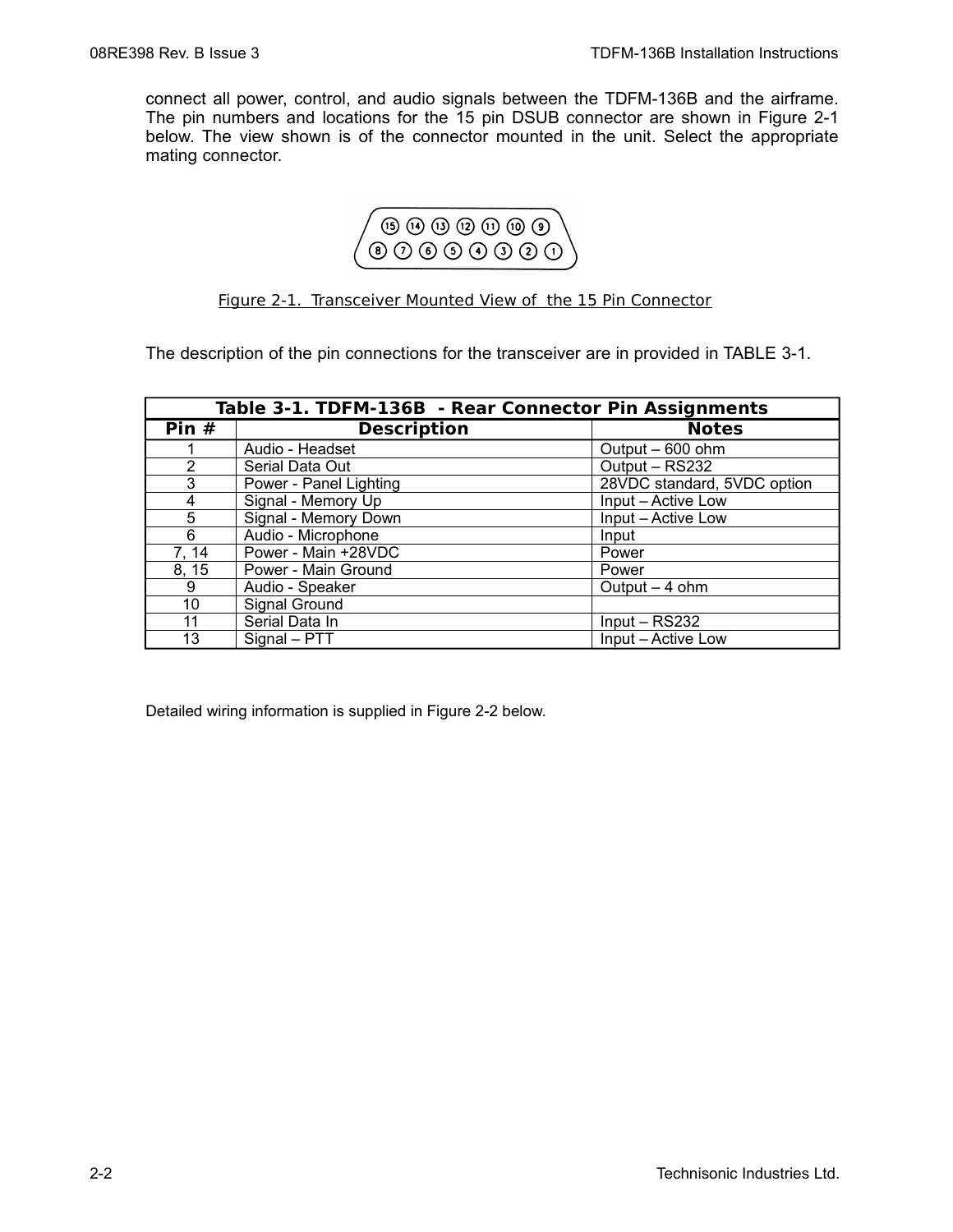

NOTES:

- 1) ALL WIRE IAW MIL-W-22759 UNLESS OTHERWISE SPECIFIED.
- 2) ALL CABLE IAW MIL-C-27500 UNLESS OTHERWISE SPECIFIED.
- 3) COAXIAL CABLE IAW MIL-C-17 UNLESS OTHERWISE SPECIFIED. DO NOT USE COAX WITH PVC INSULATION.
- 4) FABRICATION & INSTALLATION OF WIRING HARNESS IAW AC 43.13-1B CHAPTER 11, SECTIONS 8-18.
- 5) GROUNDING AND BONDING IAW AC 43.13-1B CHAPTER 11, SECTION 15.
- 6) ALL SINGLE WIRE TO BE #22 AWG MINIMUM AND ALL SHIELDED WIRE TO BE #24 AWG MINIMUM, UNLESS OTHERWISE SPECIFIED.

 $\sqrt{7}$  INSTALLATION OF ANTENNA IAW AC 43.13-1B CHAPTER 2, SECTION 4, CHAPTERS 6 & 7, AND AC 43.13-2A CHAPTER 3. IF POSSIBLE, THE ANTENNA SHOULD BE LOCATED A MINIMUM OF 12 FT FROM AIRCRAFT NAVIGATION RECEIVER ANTENNAS AND A MINIMUM OF 4 FEET FROM AIRCRAFT COMMUNICATIONS AND ELT ANTENNAS. BE CAREFUL NOT TO CHOOSE SEPARATIONS THAT CLOSELY APROXIMATE 1/4 OR 1/2 OR WHOLE NUMBER MULTIPLES OF THE NAVIGATION OR COMMUNICATIONS SYSTEM WAVELENGTH.

AN EQUIVALENT CIRCUIT BREAKER OR FUSE MAY BE USED.

THE MEMORY UP/DOWN PUSH BUTTONS ARE OPTIONAL.

Λλ THE TDFM-136B IS AVAILABLE WITH 28V OR 5V PANEL LIGHTING. CHECK THE CONFIGURATION CONTROL LABEL FOR THE CORRECT VOLTAGE.

/11 CONNECT TO THE APPROPRIATE AIRCRAFT DIMMING BUSS.

ЛÀ CONNECT TO THE AIRCRAFT AUDIO SYSTEM OR STAND-ALONE HEADSET JACKS.

 $\overbrace{13}$  installation of transceiver iaw ac 43.13-18 chapter 2, section 4 and ac 43.13-2A, Chapter 2. Pr 3 1/2 DZUS RAIL OR EQUIVALENT MAY BE USED.

 $\sqrt{4}$  optional high pass filter, part number 133956-1, to reduce interference to am com radio.

15) TEST THE SYSTEM IN ACCORDANCE WITH THE POST-INSTALLATION TEST PROCEDURE IN THE INSTALLATION AND OPERATING INSTRUCTIONS MANUAL.

16) REFER TO THE AIRCRAFT STRUCTURAL REPAIR MANUAL AND THE MAINTENANCE MANUAL FOR INSTRUCTIONS AND INFORMATION PERTINENT TO THIS INSTALLATION.

17) THE USE OF RED DISPLAYS SHOULD BE MINIMIZED OR AVOIDED SO AS NOT TO DETRACT FROM THE ATTENTION GETTING CHARACTERISTICS NEEDED IN WARNING AND CAUTION ANNUNCIATORS. RED SHOULD BE USED TO ANNUNCIATE EMERGENCY CONDITIONS REQUIRING IMMEDIATE RESPONSE BY THE FLIGHT CREW. UNITS WITH RED DISPLAYS SHOULD NOT BE LOCATED IN CLOSE PROXIMITY TO WARNING AND CAUTION ANNUNCIATORS. THE INSTALLATION OF UNITS WITH RED DISPLAYS MUST BE EVALUATED ON A CASE BY CASE BASIS TO ENSURE THAT THE EFFECTIVENESS OF THE WARNING AND CAUTION ANNUNCIATORS IS NOT ADVERSELY AFFECTED.

Figure 2-2. Detailed Wiring Connections for TDFM-136B Transceiver

## 2.6 Physical Dimensions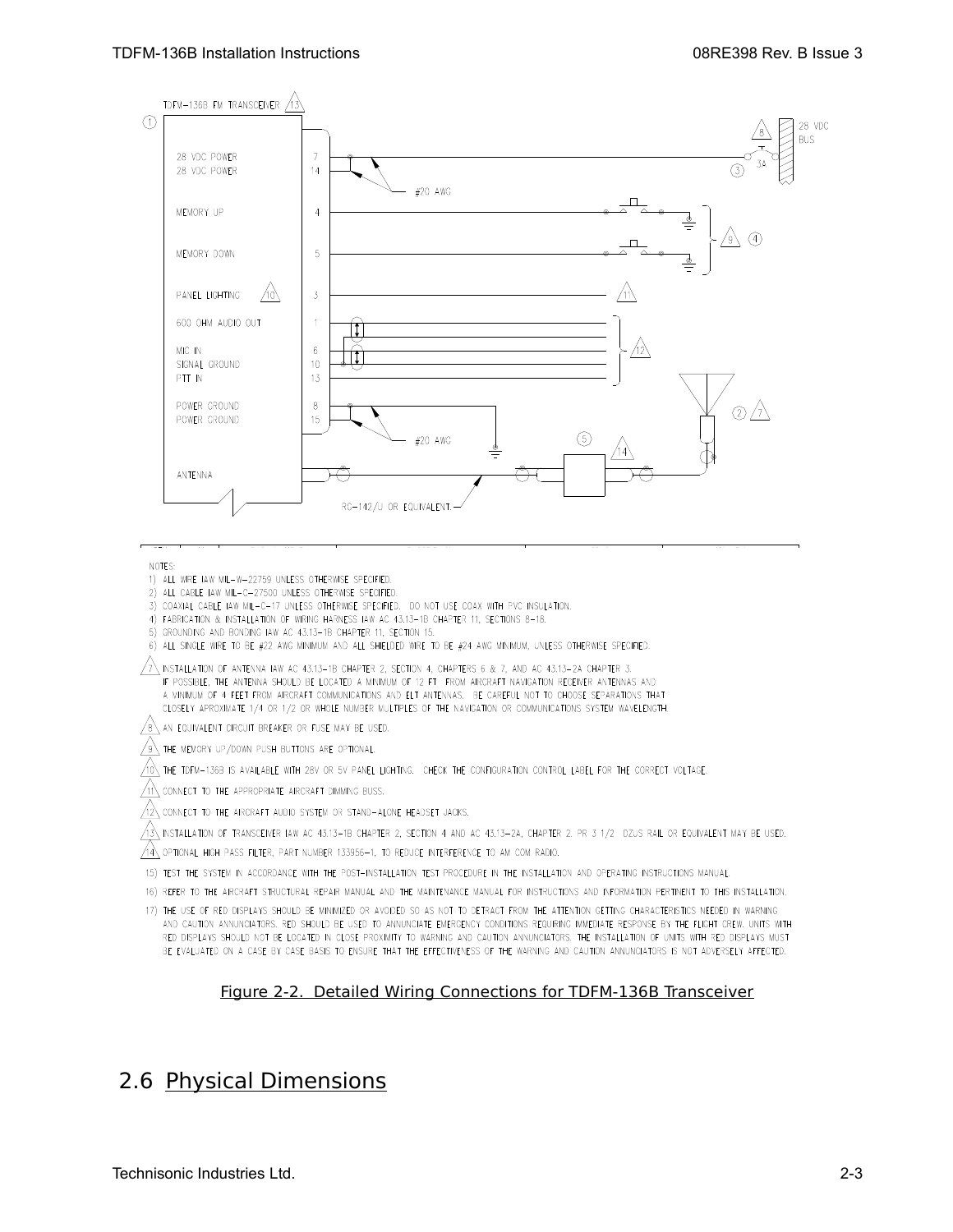Figure 2-3 below shows the physical dimensions of the unit.





## 2.7 Wiring Instructions

Figure 2-2 shows all required connections and recommended wire sizes for the TDFM-136B Transceiver operation in the airframe.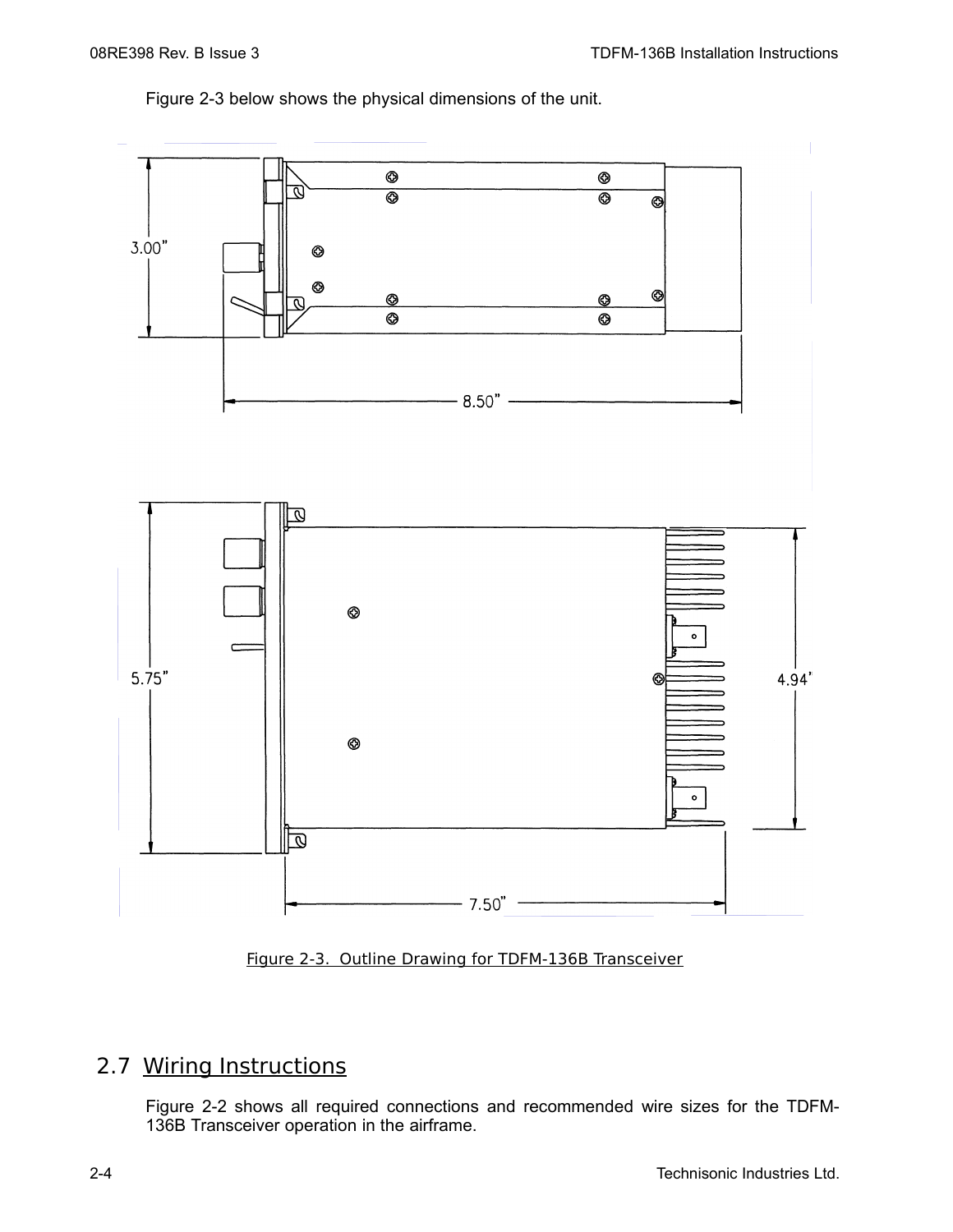#### 2.7.1 Main Power +28VDC

The main power +28VDC (±15%) is connected to pins 7 and 14 of the transceiver. Both pins should be connected.

#### 2.7.2 Main Ground

Ground connections for the transceiver are made on pins 8 and 15. Both pins should be connected.

#### 2.7.3 PTT (Ground Keying)

The PTT line is connected to pin 13 and should be floating when the transceiver is in receive mode and grounded during transmit mode.

#### 2.7.4 Front Panel Back Lighting

Front panel back lighting connection should be made on pin 3 of the transceiver. The opposite end of this lead should be connected to the panel lighting system of the aircraft. Before connecting, verify the required panel lighting voltage. The unit is compatible with both 28V and 5V lighting bus voltages.

#### 2.7.5 Audio Outputs (600 ohms and 4 0hms)

The audio output from pin 9 can be used to drive a 4 ohm speaker up to 2.5 watts. Audio output from pin 1 is 600 ohms with a maximum of 0.5 watts.

#### 2.7.6 Audio Output Ground

Pin 10 is the ground for both the 4 ohm and 600 ohm audio output signals on pins 9 and 1.

#### 2.7.7 Mic Signal Input

The microphone input signal is to be provided on pin 6, utilising shielded wire with the shield grounded to pin 10.

#### 2.7.8 Memory Up/Memory Down

Remote scrolling through the memory positions can be achieved by providing a ground to pins 4 (up) and 5 (down) through a momentary contact cyclic switch.

#### 2.7.9 Data Input/Output

Channel data may be transferred to and from the unit using RS-232 communications protocol via pins 2 and 11.

#### 2.7.10 Power Jumper

The radio must be turned on manually each time the avionics bus is switched on. If it is desired that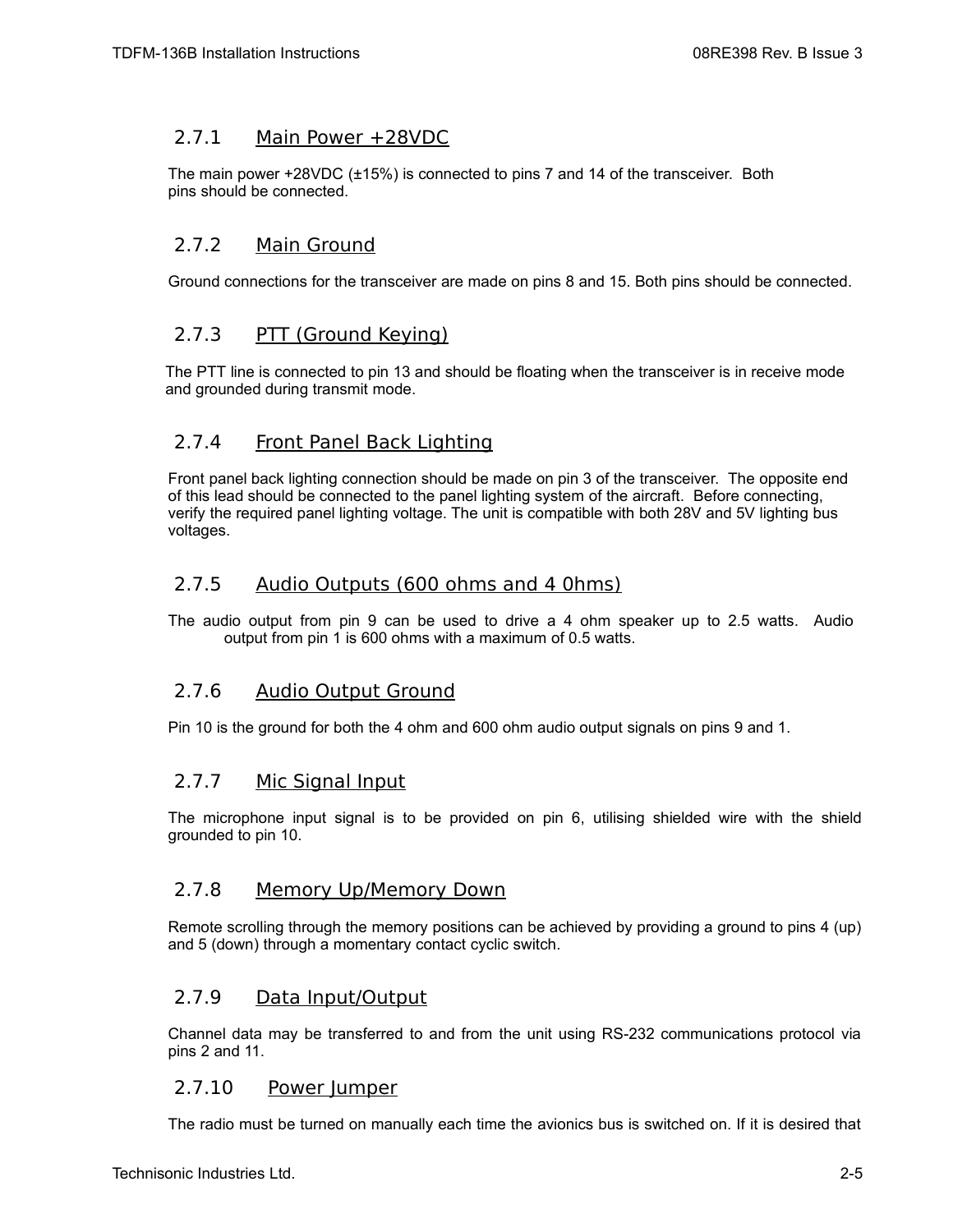the radio comes on with the radio master in the aircraft, remove the right side panel from the radio and install the supplied 0.1" jumper across JP1 (two pins) near the rear of the radio on the right side of the MCU board. The radio is shipped with the jumper on only one of the two pins. If you attempt to turn off the radio with the jumper installed, it will come back on again in 5 seconds. Turning the avionics bus or battery master switch off will be required to de-energize the radio.

#### 2.8 Transmitter Side Tone Level Adjustment

The side tone level is set at the factory and there is no hardware adjustment. However, this level can be altered, via the radio software, to suit local conditions as follows:

- 1. Set the transceiver operating frequency to 155.0000 MHz and connect an appropriate test receiver to the RF output connector. Ensure that the output of the transceiver is terminated into a proper dummy load.
- 2. Key the transmitter and input a 1 kHz audio signal @ -10 dBm (0.25 VRMS) into the microphone input.
- 3. Select the Side-Tone Adjust command, and then adjust the side-tone level using the up/down arrows (keys 2 & 8) to produce a +3.0 dBm (1.0 VRMS) at the 600 ohm audio output (headset output).

## 2.9 Main and Guard Noise Squelch Adjustment

The squelch on both the main and guard receivers is factory set to open at approximately 0.5 microvolts; there is no hardware adjustment. However, this value can be altered, via the radio software, to suit local conditions as follows:

- 1. Set the main receiver of the transceiver to 155.000 MHz. Connect a signal generator to the antenna input of the transceiver.
- 2. Set the signal generator to produce  $a \pm 3$  deviation with a 1 kHz tone on 156.0000 MHz. Increase the signal generator RF level from 0.1 uV until the squelch indicator LED is on. Verify the receiver SINAD ratio is between 12 and 14 dB.
- 3. If not, re-adjust main receiver squelch via the Edit Squelch software command.
- 4. Repeat the above procedure to adjust the guard receiver squelch setting using guard receiver squelch adjustment software command.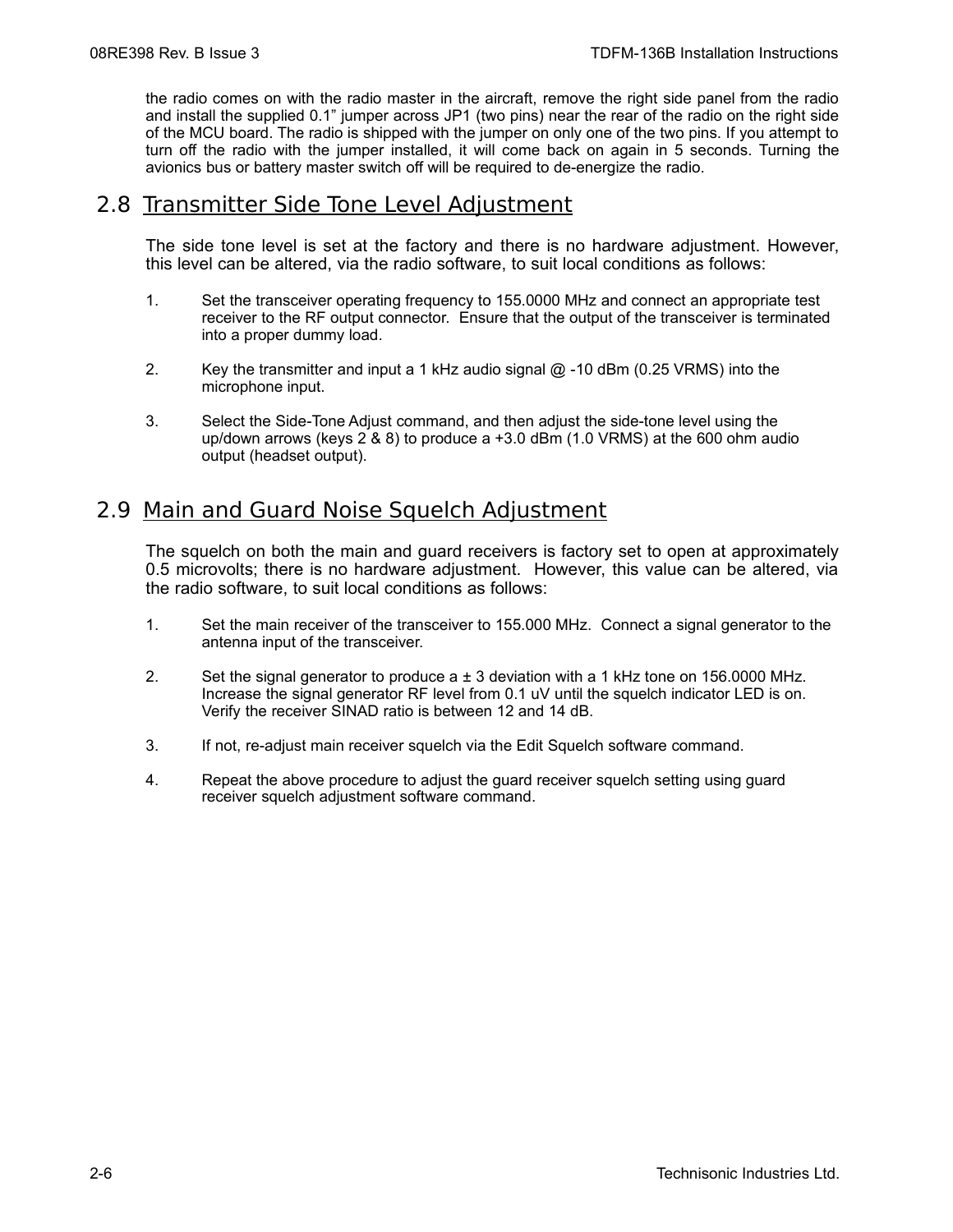## 2.10 Reference Layouts

The reference layout, in Figure 2-4 below, shows the position of jumper control points for the MCU board.



- JP1: Power jumper (see text). Not installed by default.<br>JP2: Rear panel serial communications protocol select
- Rear panel serial communications protocol select jumper: 1-3 & 2-4: RS-232 - default All other combinations are invalid.
- JP3: Front panel serial communications protocol select jumper: 1-3 & 2-4: RS-485 - default All other combinations are invalid.
- P3: Factory use only*.*
- P4: Maintenance mode enable. Not installed by default (for bench use only; see Maintenance manual).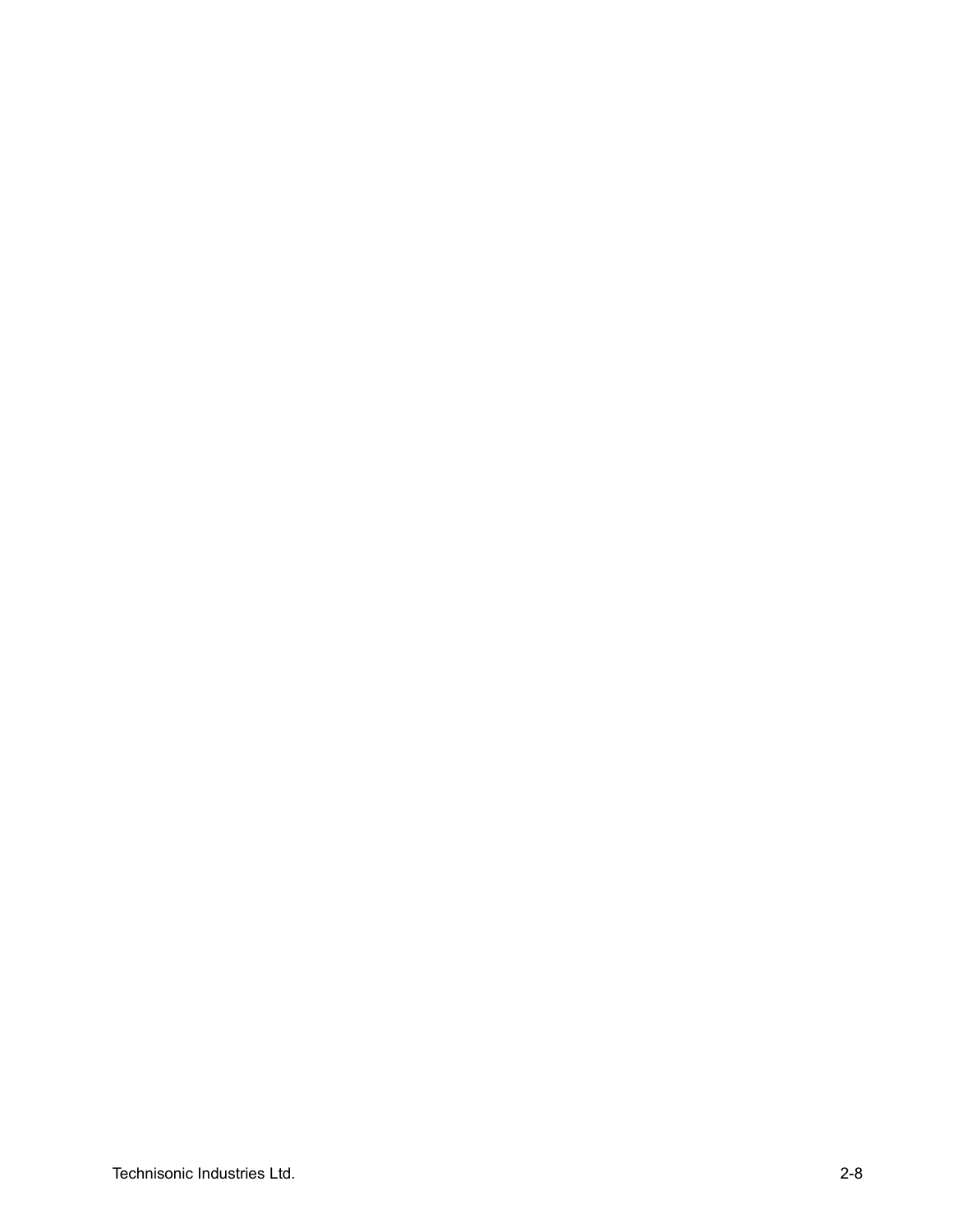## SECTION 3

## Appendices

## 3.1 Appendix A CTCSS TONE TABLES and DCS CODE TABLES

| <b>Available CTCSS Tones</b> | Ava              |
|------------------------------|------------------|
| <b>Tone</b>                  | Cod              |
| 67.0                         | 23               |
| 69.3                         | 25               |
| 71.9                         | 26               |
| 74.4                         | 31               |
| 77.0                         | $\overline{32}$  |
| 79.7                         | 43               |
| 82.5                         | 47               |
| 85.4                         | 51               |
| 88.5                         | 54               |
| 91.5                         | 65               |
| 94.8                         | $\overline{71}$  |
| 97.4                         | 72               |
| 100.0                        | $\overline{73}$  |
| 103.5                        | 74               |
| 107.2                        | 114              |
| 110.9                        | 115              |
| 114.8                        | 116              |
| 118.8                        | $\overline{125}$ |
| 123.0                        | 131              |
| 127.3                        | 132              |
| 131.8                        | 134              |
| 136.5                        | 143              |
| 141.3                        | 152              |
| 146.2                        | 155              |
| 151.4                        | 156              |
| 156.7                        | 162              |
| 162.2                        | 165              |
| 167.9                        | 172              |
| 173.8                        | 174              |
| 179.9                        | 205              |
| 186.2                        | 223              |
| 192.8                        | 226              |
| 203.5                        | 243              |
| 206.5                        | 244              |
| 210.7                        | 245              |
| 218.1                        | 251              |
| 225.7                        | 261              |
| 229.1                        | 263              |
| 233.6                        | 265              |
| 241.8                        | 271              |
| 250.3                        | 306              |
| 254.8                        | 311              |

| <b>Available CTCSS Tones</b> |      | <b>Available DCS Codes</b> |
|------------------------------|------|----------------------------|
| <b>Tone</b>                  | Code | Code                       |
| 67.0                         | 23   | 315                        |
| 69.3                         | 25   | 331                        |
| 71.9                         | 26   | 343                        |
| 74.4                         | 31   | 346                        |
| 77.0                         | 32   | 351                        |
| 79.7                         | 43   | 364                        |
| 82.5                         | 47   | 365                        |
| 85.4                         | 51   | 371                        |
| 88.5                         | 54   | 411                        |
| 91.5                         | 65   | 412                        |
| 94.8                         | 71   | 413                        |
| 97.4                         | 72   | 423                        |
| 100.0                        | 73   | 431                        |
| 103.5                        | 74   | 432                        |
| 107.2                        | 114  | 445                        |
| 110.9                        | 115  | 464                        |
| 114.8                        | 116  | 465                        |
| 118.8                        | 125  | 466                        |
| 123.0                        | 131  | 503                        |
| 127.3                        | 132  | 506                        |
| 131.8                        | 134  | 516                        |
| 136.5                        | 143  | 532                        |
| 141.3                        | 152  | 546                        |
| 146.2                        | 155  | 565                        |
| 151.4                        | 156  | 606                        |
| 156.7                        | 162  | 612                        |
| 162.2                        | 165  | 624                        |
| 167.9                        | 172  | 627                        |
| 173.8                        | 174  | 631                        |
| 179.9                        | 205  | 632                        |
| 186.2                        | 223  | 654                        |
| 192.8                        | 226  | 662                        |
| 203.5                        | 243  | 664                        |
| 206.5                        | 244  | 703                        |
| 210.7                        | 245  | 712                        |
| 218.1                        | 251  | 723                        |
| 225.7                        | 261  | 731                        |
| 229.1                        | 263  | 732                        |
| 233.6                        | 265  | 734                        |
| 241.8                        | 271  | 743                        |
| 250.3                        | 306  | 754                        |
| 254.8                        | 311  |                            |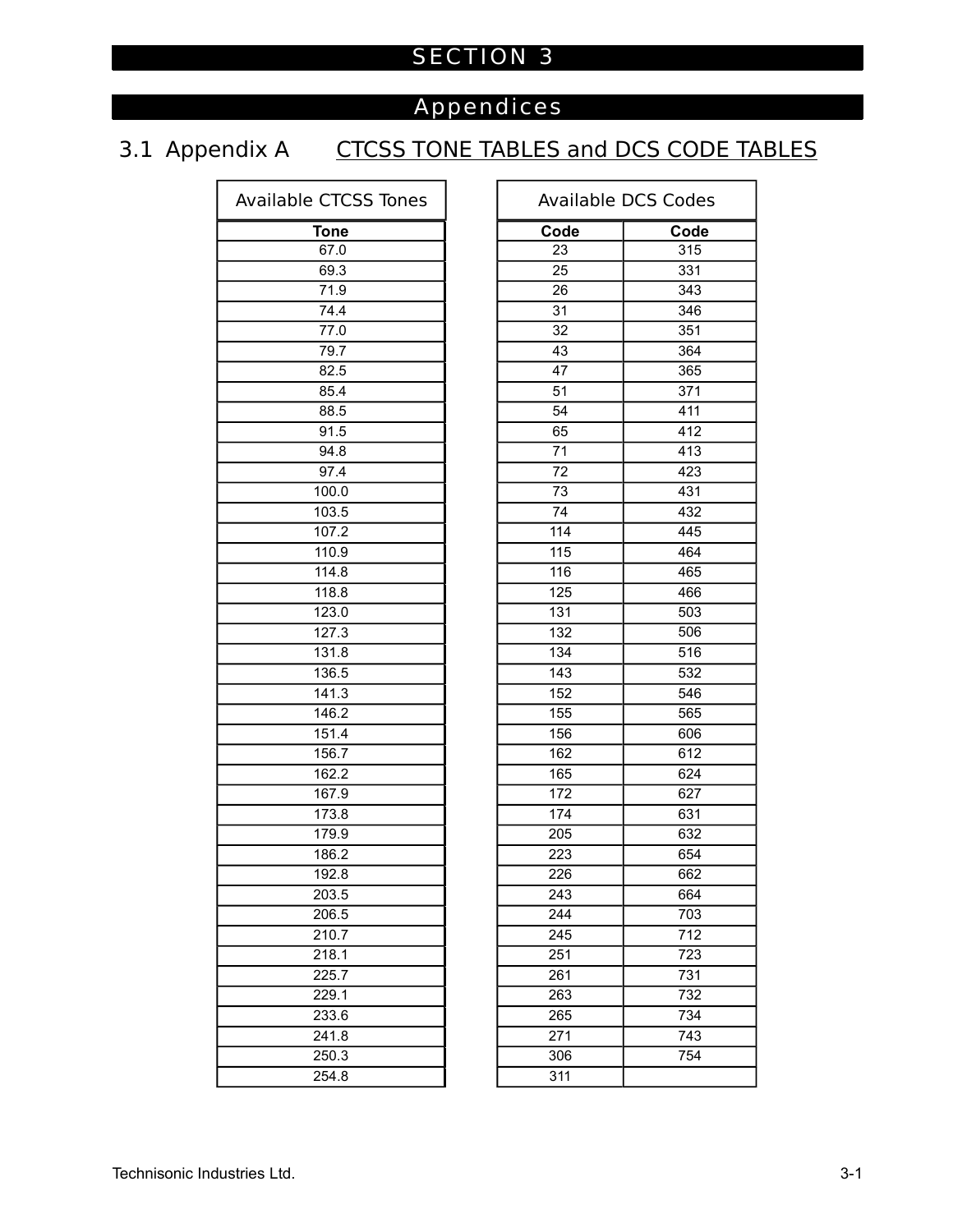## 3.2 Appendix B - POST INSTALLATION EMI TEST INSTRUCTIONS

#### 3.2.1 PURPOSE

The purpose of these tests is to identify any interference that the TDFM-136B may cause with existing aircraft systems.

#### 3.2.2 TEST CONDITIONS

The TDFM-136B transceiver should be installed and function tested. The antenna VSWR should be checked. A forward/reverse power check with an in-line wattmeter should show no more than 10% reflected power. For the following tests, ensure that the power switch is in the high position.

#### 3.2.3 METHODOLOGY

Most of the EMI tests can be accomplished on the ground. In some cases, flight testing is required or is easier. If the aircraft is approved for IFR operations, then it is mandatory that interference between the TDFM-136B Airborne FM and the approach aids be checked in flight.

The GPS should be operational and navigating with at least the minimum compliment of satellites. The VHF comm should be set to the frequencies indicated with the squelch open. VOR/DME receivers should be set to the frequencies indicated and selected for display. If possible, set up a DME ramp test set on the frequencies indicated and adjust the output until the flags are out of view. The transponder and encoder should be monitored with ramp test equipment. Set the output of the transponder test set to 3db above the output necessary to achieve 90% reply. If possible, set the ADF to a nearby navigation station.

Modulate the TDFM-136B transmitter on the indicated frequencies for at least 20 seconds.

Observe the GPS for any degradation in satellite status or availability or flags. Listen for any noise or detected audio signals on the VHF comm(s). Listen for any noise or detected audio signals on the VOR/LOC receiver audio; look for any movement of flags or needles on the VOR/LOC/GS navigation display(s). Observe the transponder for any loss of reply or spurious reply.

List the power plant, fuel, and other electric instruments in the chart provided and note any anomalies that occur while transmitting. Assess the results.

If the aircraft is equipped with an auto-pilot or a stability augmentation system, then test fly the aircraft and verify that operation of the TDFM-136B transceiver does not have adverse effects on these systems.

After checking for gross effects at a safe altitude, fly an approach with each of the different navigation systems coupled to the auto-pilot (ILS, GPS, etc.) and look for any anomalies.

#### 3.2.4 RESULTS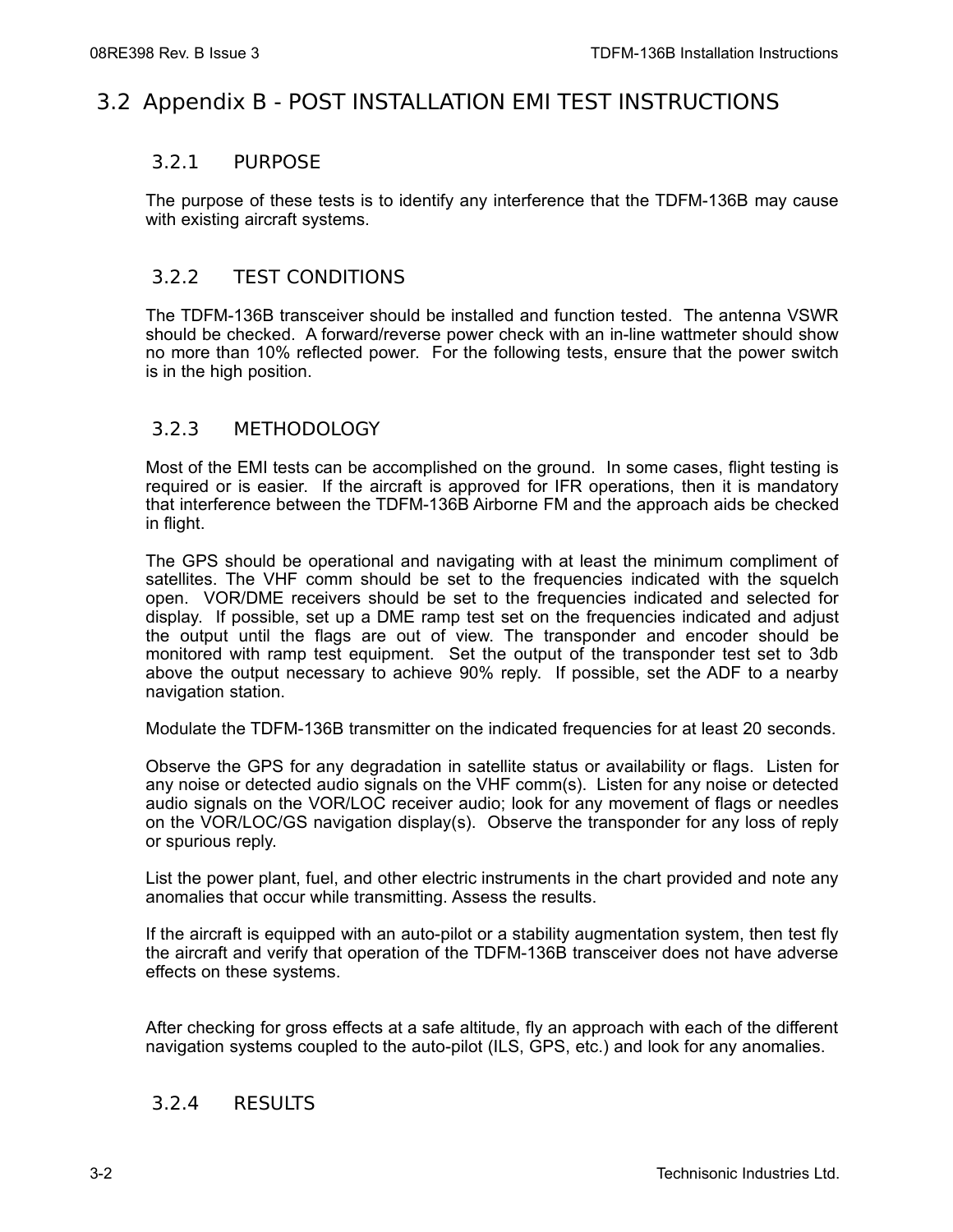If the installed system passes all of the applicable EMI tests, then no further action is required. If interference is observed, then the interference must be assessed against the appropriate standards of airworthiness for the system in question. For example, it is permissible for a VFR certified GPS to lose navigation capability while the TDFM-136B is transmitting providing that it recovers properly and promptly but is not permissible for an IFR approach certified GPS to be affected in the same way. A complete discussion of all the standards of airworthiness to be applied in assessing EMI effects is beyond the scope of this document. The TDFM-136B surpasses Industry Canada and FCC specifications for spurious output including harmonics of the transmitted frequency. However, with the close proximity of antennas and the high sensitivity of modern avionics, there may still be undesired interference. When undesired interference is detected, the following action should be taken:

Move the VHF FM antenna further away from the antenna connected to the system being interfered with.

Harmonics can also be generated by the aircraft itself where dissimilar metals meet or in other avionics systems.

If the interference is not rectified, the unit shall be placarded to avoid use during the appropriate phase of flight. For example, if the unit causes undesired operation of the ILS, then the TDFM-136B should be placarded, "Not to be used during an IFR ILS approach."

#### 3.2.5 PROCEDURE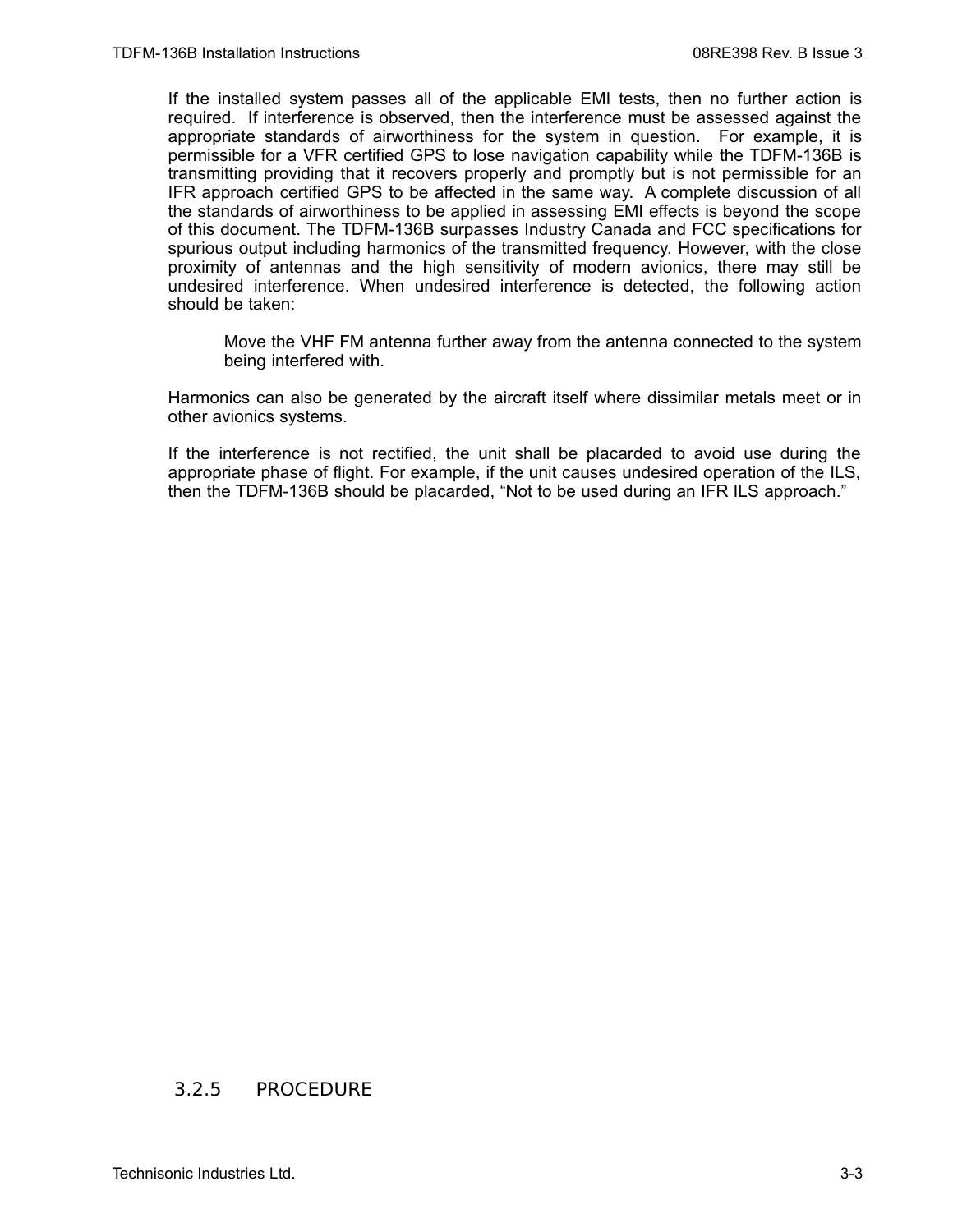A. Operate the TDFM-136B transmitter on the following frequency for at least 20 seconds. Observe the GPS for any degradation in satellite status or availability or flags.

| <b>Frequencies</b> | <b>GPS #1</b> |      | <b>GPS #2</b> |      |
|--------------------|---------------|------|---------------|------|
|                    | <b>Pass</b>   | Fail | <b>Pass</b>   | Fail |
| 143.1800 MHz       |               |      |               |      |
| 143.1825 MHz       |               |      |               |      |
| 157.5000 MHz       |               |      |               |      |
| 157.5425 MHz       |               |      |               |      |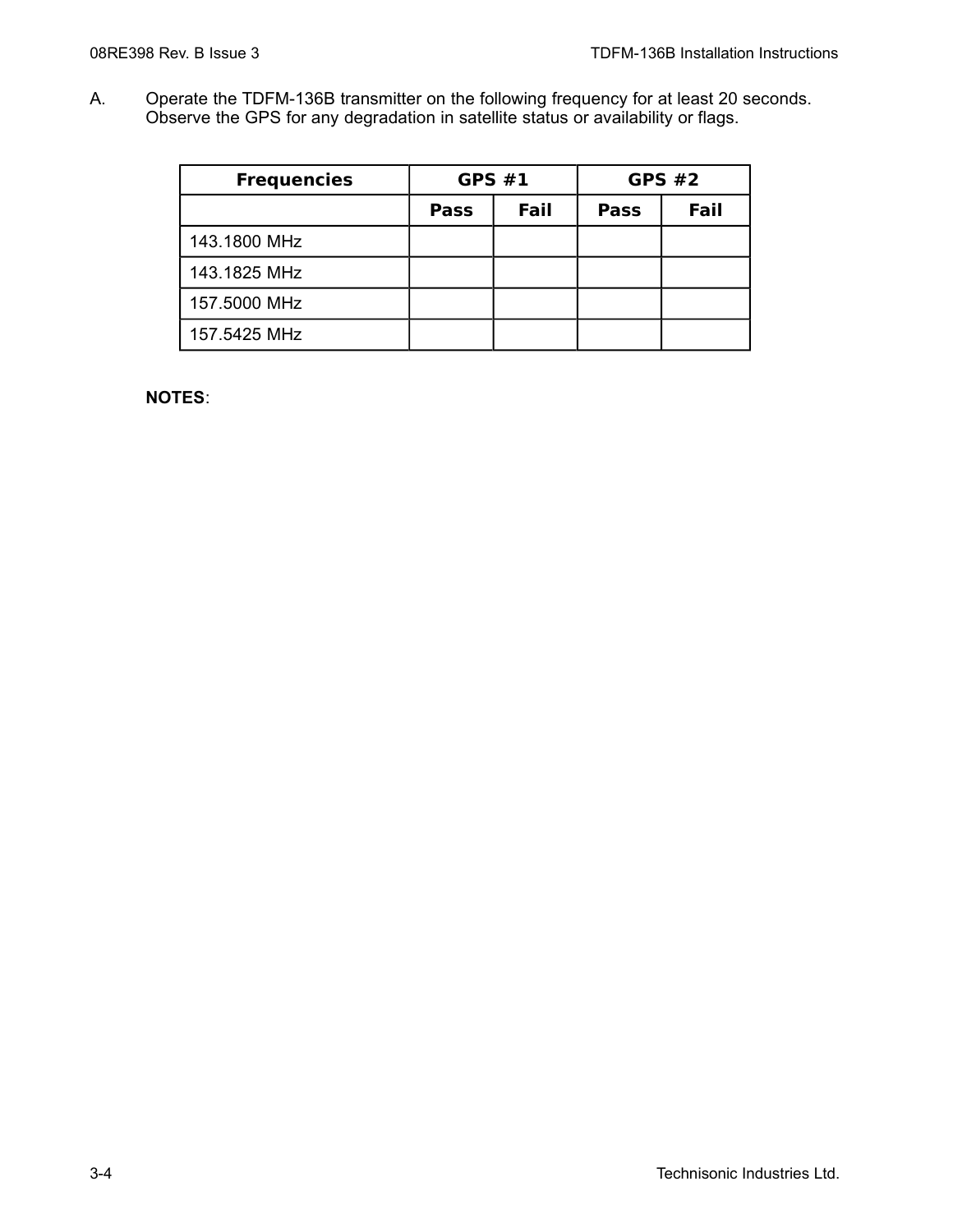B. Determine if the image frequency for the VHF Comm falls within the range of the TDFM-136B. If so, select a set of frequencies that will cause the TDFM-136B to be set as close as possible to the image frequency. Any one of the many possible sets will suffice. Record those values in the spaces provided in the following chart. Modulate the TDFM-136B transmitter on the following frequencies for at least 20 seconds. Listen for any noise or detected audio signals on the VHF Comm.

**Example** – Bendix/King KY 196A;

The first IF frequency is 11.4 MHz. The L.O. is above the receive frequency (high side injection); therefore, the image frequency is 22.8 MHz above the selected frequency. Set the KY 196A to 120.000 MHz and the TDFM-136B to 142.8000 MHz.

| <b>Frequencies</b> |                  |             | <b>Results</b> |
|--------------------|------------------|-------------|----------------|
| <b>VHF #1</b>      | <b>TDFM-136B</b> | <b>Pass</b> | Fail           |
| 135.975 MHz        | 138.0000 MHz     |             |                |
| 121.150 MHz        | 157.5000 MHz     |             |                |
| 131.250 MHz        | 157.5000 MHz     |             |                |
| Image              |                  |             |                |
|                    |                  |             |                |
|                    |                  |             |                |

| <b>Frequencies</b> |                  | <b>Results</b> |      |
|--------------------|------------------|----------------|------|
| <b>VHF #2</b>      | <b>TDFM-136B</b> | <b>Pass</b>    | Fail |
| 135.975 MHz        | 138.0000 MHz     |                |      |
| 121.150 MHz        | 157.5000 MHz     |                |      |
| 131.250 MHz        | 157.5000 MHz     |                |      |
| Image              |                  |                |      |
|                    |                  |                |      |
|                    |                  |                |      |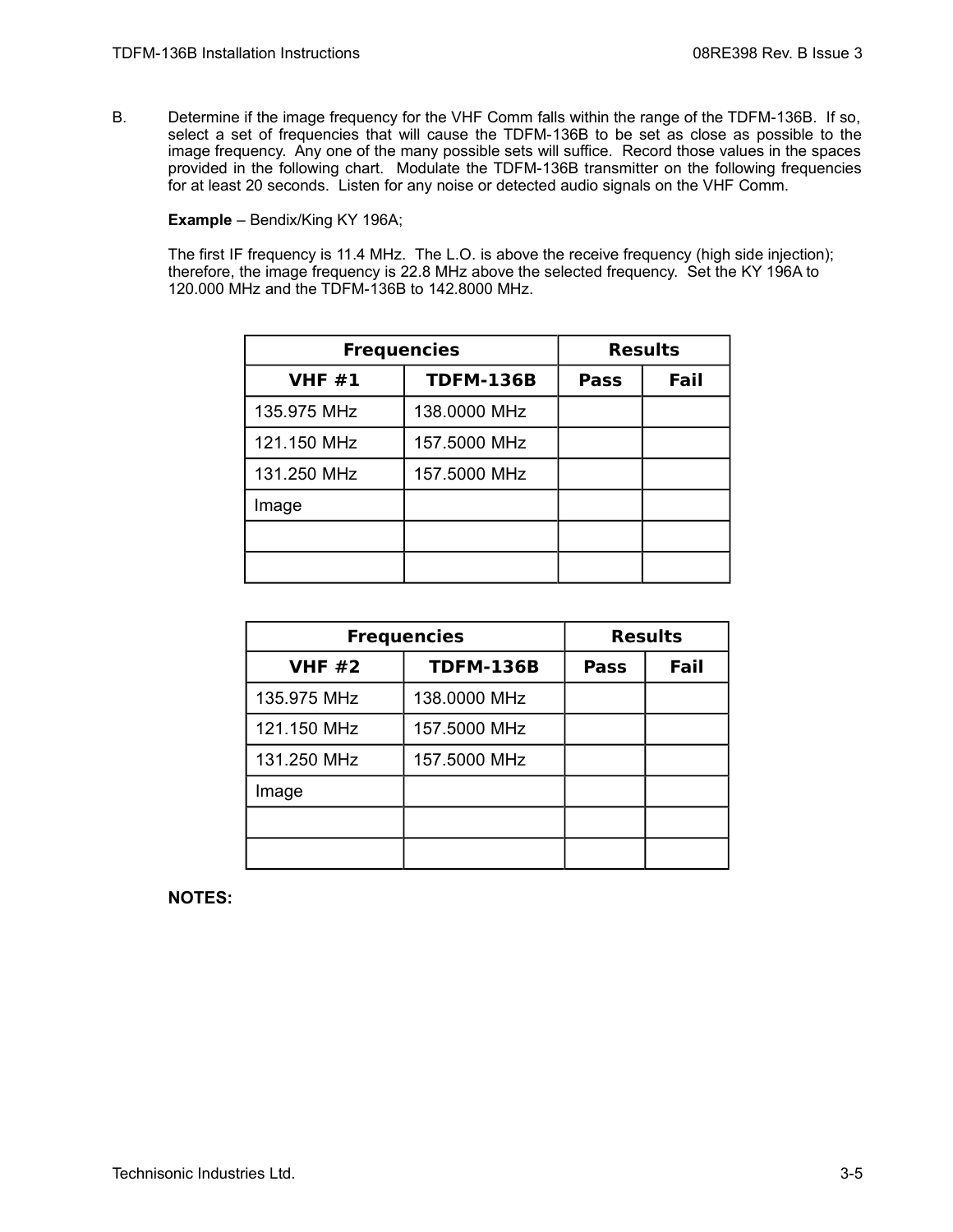C. Determine if the image frequency for the VOR/ILS Nav falls within the range of the TDFM-136B. If so, select two sets of frequencies that will cause the TDFM-136B to be set as close as possible to the image frequency. Choose one set in the localizer frequency range and one in the VOR frequency range. Record those values in the spaces provided in the following chart. Modulate the TDFM-136B transmitter on the following frequencies for at least 20 seconds. Listen for any noise or detected audio signals on the receiver audio; look for any moment of flags or needles on the navigation display.

| <b>Frequencies</b>  |                  |             | <b>Results</b> |
|---------------------|------------------|-------------|----------------|
| <b>VOR / ILS #1</b> | <b>TDFM-136B</b> | <b>Pass</b> | Fail           |
| 108.000 MHz         | 162.0000 MHz     |             |                |
| 108.100 MHz         | 162.1500 MHz     |             |                |
| Image               |                  |             |                |
| Image               |                  |             |                |
|                     |                  |             |                |

| <b>Frequencies</b>          |                  |             | <b>Results</b> |
|-----------------------------|------------------|-------------|----------------|
| <b>VOR / ILS #2</b>         | <b>TDFM-136B</b> | <b>Pass</b> | Fail           |
| 108.000 MHz                 | 162.0000 MHz     |             |                |
| 108.100 MHz<br>161.1500 MHz |                  |             |                |
| Image                       |                  |             |                |
| Image                       |                  |             |                |
|                             |                  |             |                |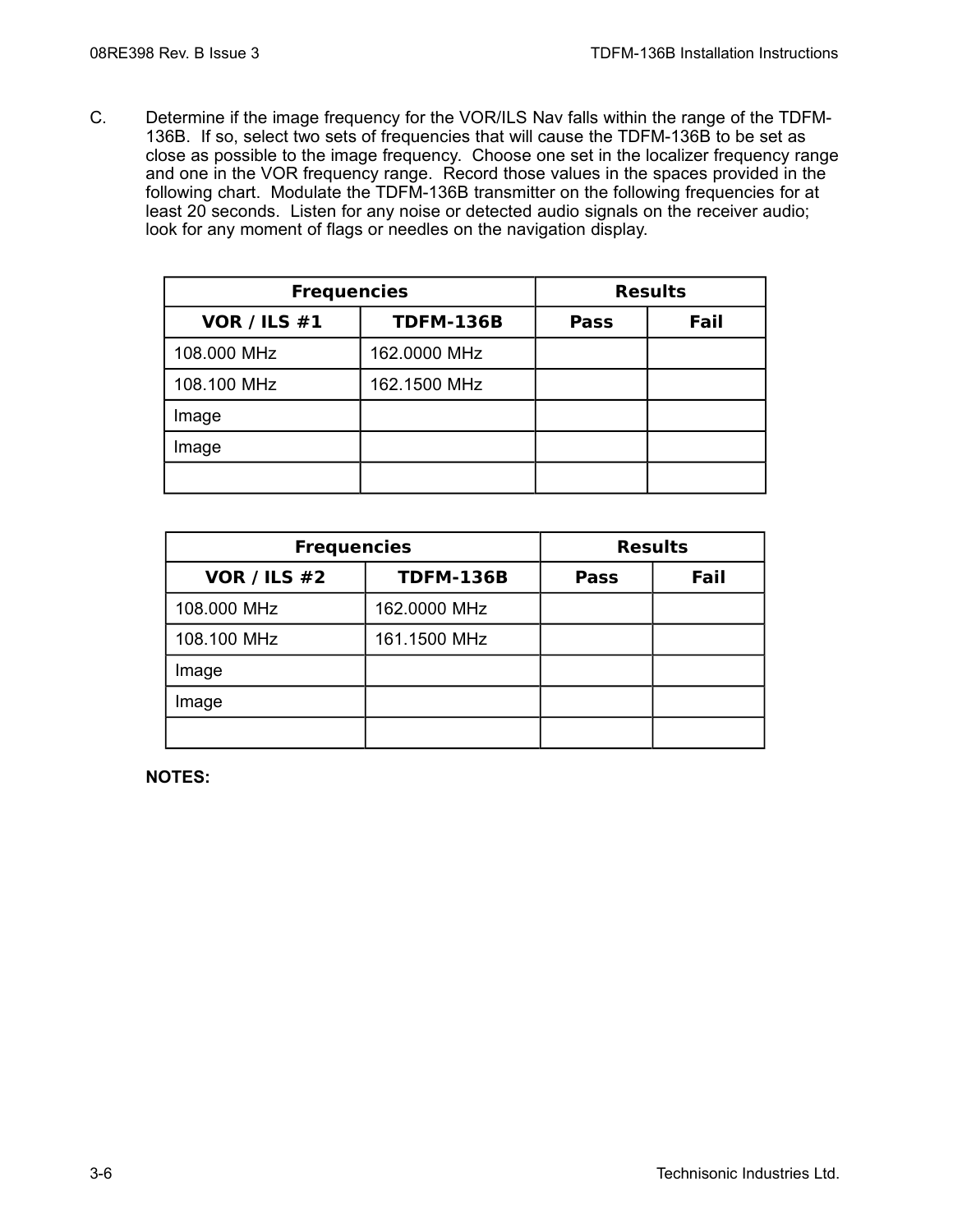D. The following procedure checks for second harmonic interference to the glide slope receiver from the TDFM-136B. All transceivers produce harmonics (multiples of the wanted frequency) and while the TDFM-136B far exceeds FCC requirements, interference can still be experienced depending upon antenna position and separation. Furthermore, other equipment in the aircraft and the structure of the aircraft can generate harmonics where dissimilar metals make contact or where grounds are isolated, etc. This is also true of aircraft hangers; therefore, testing should be done outside away from any structures where possible.

With a portable glide slope generator, provide enough signal to firmly activate the indicator needle and hide all flags. Increase the signal level by 3 dB. Modulate the TDFM-136B transmitter on the following frequencies for at least 20 seconds. Observe the Glide Slope displays. Look for any movement of flags or needles on the navigation display. If an interference condition is detected, then the installation will have to be flight tested according to the following procedure. Using the table below, determine the glide slope frequency based on the localizer frequency of the ILS to be used. Divide the glide slope frequency by 2 and program into the TDFM-136B. Fly the aircraft to intercept the localizer and glide slope (both needles centered) at 26 nm from the runway. Transmit on the TDFM-136B for 10 seconds and watch for any deflections or flags. Repeat the test every 2 nm until the indicators are not affected. If the distance is greater than 18 nm, then a pass shall be recorded. Otherwise, the TDFM-136B shall be placarded, "Do not transmit while on ILS approach."

| Localizer | <u>Glide slope</u> | <b>Localizer</b> | Glide slope |
|-----------|--------------------|------------------|-------------|
| 108.10    | 334.70             | 110.10           | 334.40      |
| 108.15    | 334.55             | 110.15           | 334.25      |
| 108.30    | 334.10             | 110.30           | 335.00      |
| 108.35    | 333.95             | 110.35           | 334.85      |
| 108.50    | 329.90             | 110.50           | 329.60      |
| 108.55    | 329.75             | 110.55           | 329.45      |
| 108.70    | 330.50             | 110.70           | 330.20      |
| 108.75    | 330.35             | 110.75           | 330.05      |
| 108.90    | 329.30             | 110.90           | 330.80      |
| 108.95    | 329.15             | 110.95           | 330.65      |
| 109.10    | 331.40             | 111.10           | 331.70      |
| 109.15    | 331.25             | 111.15           | 331.55      |
| 109.30    | 332.00             | 111.30           | 332.30      |
| 109.35    | 331.85             | 111.35           | 332.15      |
| 109.50    | 332.60             | 111.50           | 332.90      |
| 109.55    | 332.35             | 111.55           | 332.75      |
| 109.70    | 333.20             | 111.70           | 333.50      |
| 109.75    | 333.05             | 111.75           | 333.35      |
| 109.90    | 333.80             | 111.90           | 331.10      |
| 109.95    | 333.65             | 111.95           | 330.95      |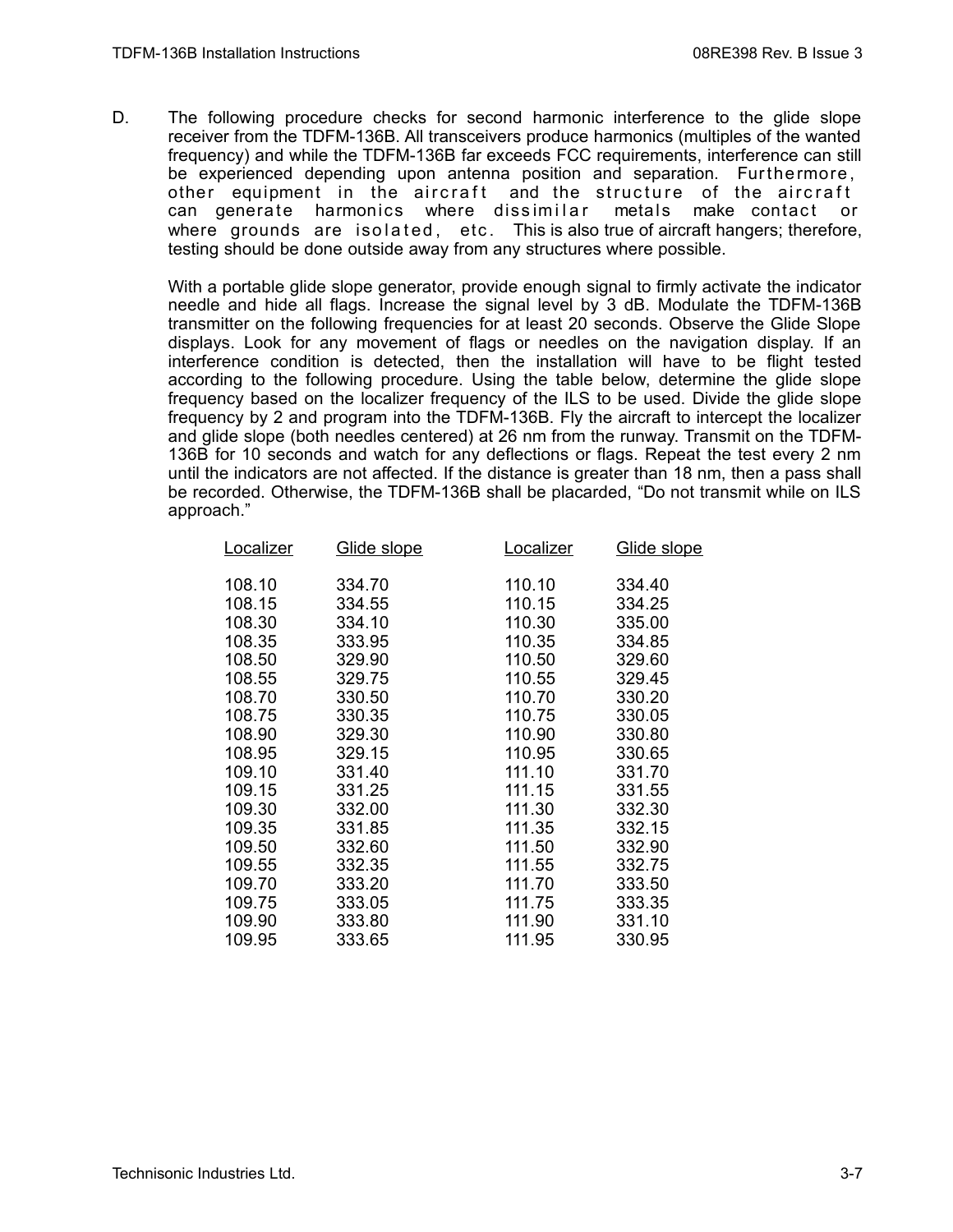| <b>Frequencies</b> |                  |             | <b>Results</b> |
|--------------------|------------------|-------------|----------------|
| Glide Slope #1     | <b>TDFM-136B</b> | <b>Pass</b> | Fail           |
| 334.7 (108.1)      | 167.3500 MHz     |             |                |
|                    |                  |             |                |
|                    |                  |             |                |

| <b>Frequencies</b> |                  |             | <b>Results</b> |
|--------------------|------------------|-------------|----------------|
| Glide Slope #2     | <b>TDFM-136B</b> | <b>Pass</b> | Fail           |
| 334.7 (108.1)      | 167.3500 MHz     |             |                |
|                    |                  |             |                |
|                    |                  |             |                |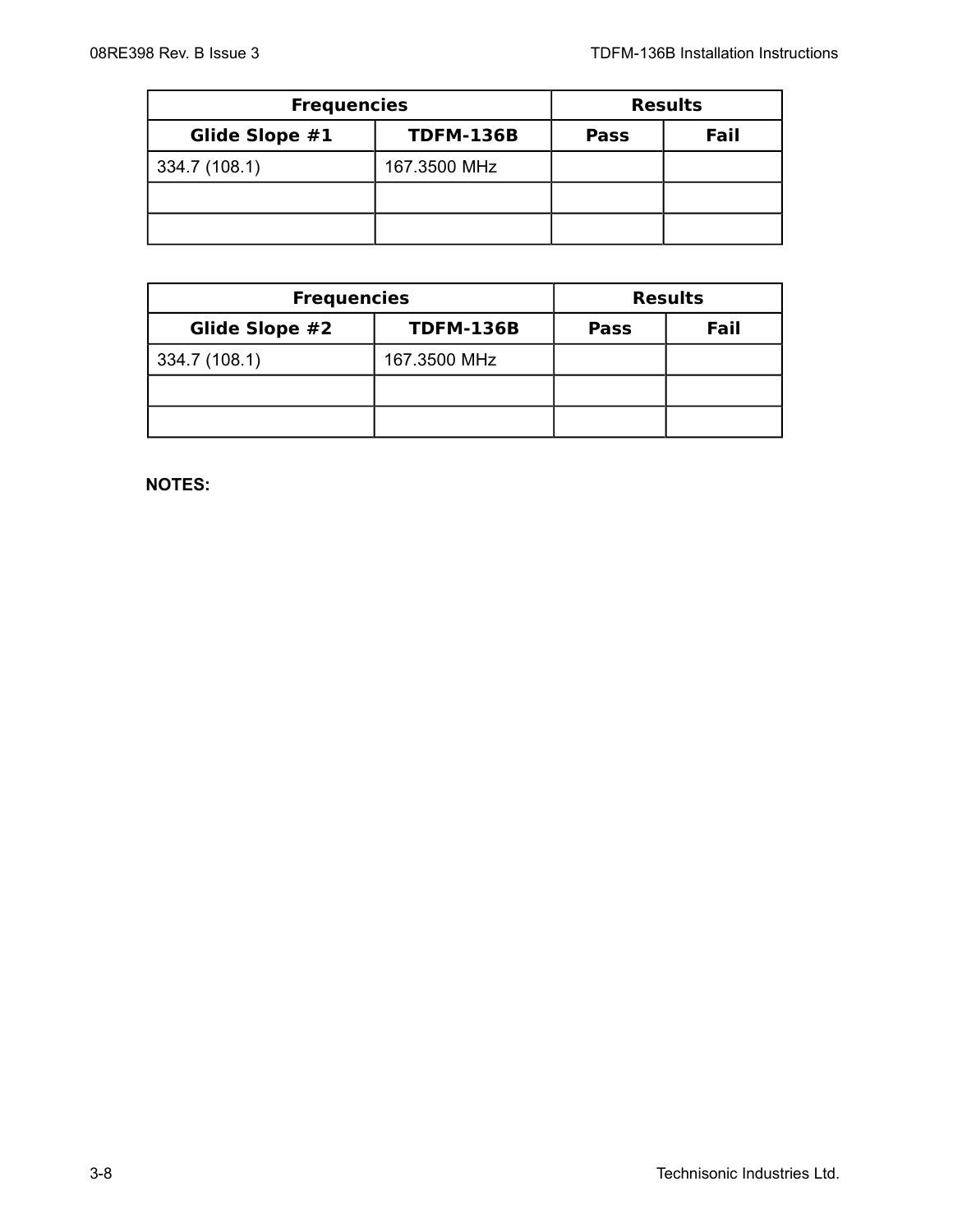For the following tests (E & F), select a frequency at the top, middle, and bottom of the band of the TDFM-136B Transceiver.

| <b>VHF Band (138 to 174 Mhz)</b> |  |  |
|----------------------------------|--|--|
| Frequency No. 1                  |  |  |
| Frequency No. 2                  |  |  |
| Frequency No. 3                  |  |  |

E. At a safe altitude, engage the autopilot or stability augmentation system. Modulate the TDFM-136B on the above frequencies for at least 20 seconds. Observe any effect on the autopilot or stability augmentation system.

#### **Observations:**

F. Perform a coupled ILS approach to the aircraft's certified limits. Modulate the TDFM-136B transmitter on the above frequencies for at least 20 seconds. Observe any effect on the autopilot. Repeat for second flight director/autopilot if so equipped.

#### **Observations:**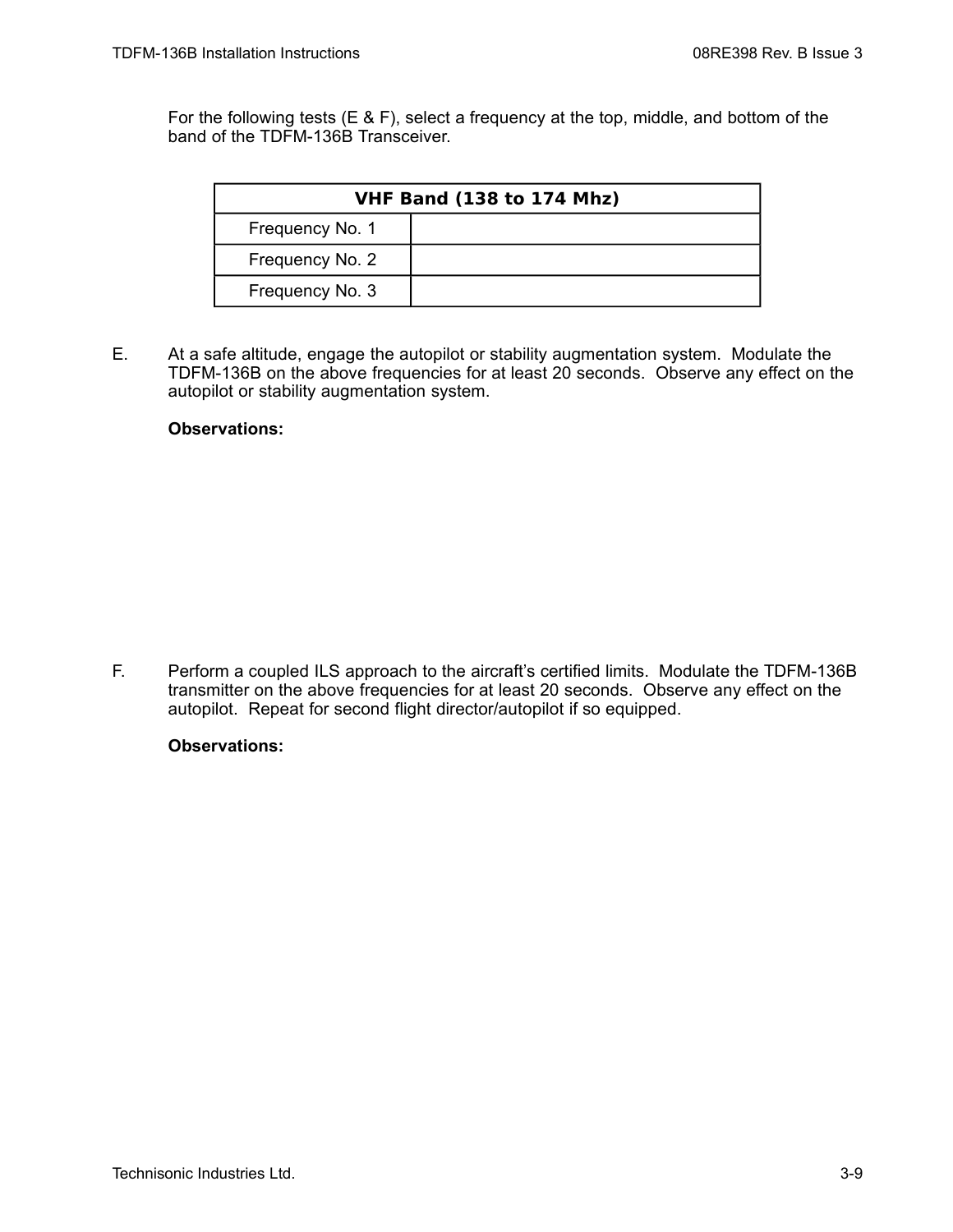G. List the power plant, fuel, and other electric instruments in the chart provided and note any anomalies that occur while transmitting. Assess the results.

| <b>Step</b>    | <b>System</b>                  | <b>Pass</b> | Fail | <b>Notes</b> |
|----------------|--------------------------------|-------------|------|--------------|
| $\mathbf{1}$   | Comm 1 and Comm 2              |             |      |              |
| $\overline{2}$ | <b>Transponder and Encoder</b> |             |      |              |
| $\mathfrak{S}$ | ADF 1 and 2                    |             |      |              |
| 4              | Vertical Gyro                  |             |      |              |
| $\overline{5}$ | Glide slope 1 and 2            |             |      |              |
| 6              | VOR/LOC 1 and 2                |             |      |              |
| $\overline{7}$ | Directional Gyro               |             |      |              |
| 8              | Compass                        |             |      |              |
| 9              | <b>Fuel Pressure</b>           |             |      |              |
| 10             | Oil Temperature                |             |      |              |
| 11             | Ammeter                        |             |      |              |
| 12             | <b>Bus Voltage</b>             |             |      |              |
| 13             | Fuel                           |             |      |              |
| 14             | <b>Nt</b>                      |             |      |              |
| 15             | <b>TOT</b>                     |             |      |              |
| 16             | % Torque                       |             |      |              |
| 17             | <b>Digital Clock</b>           |             |      |              |
| 18             | Oil Pressure                   |             |      |              |
| 19             | Annunciators                   |             |      |              |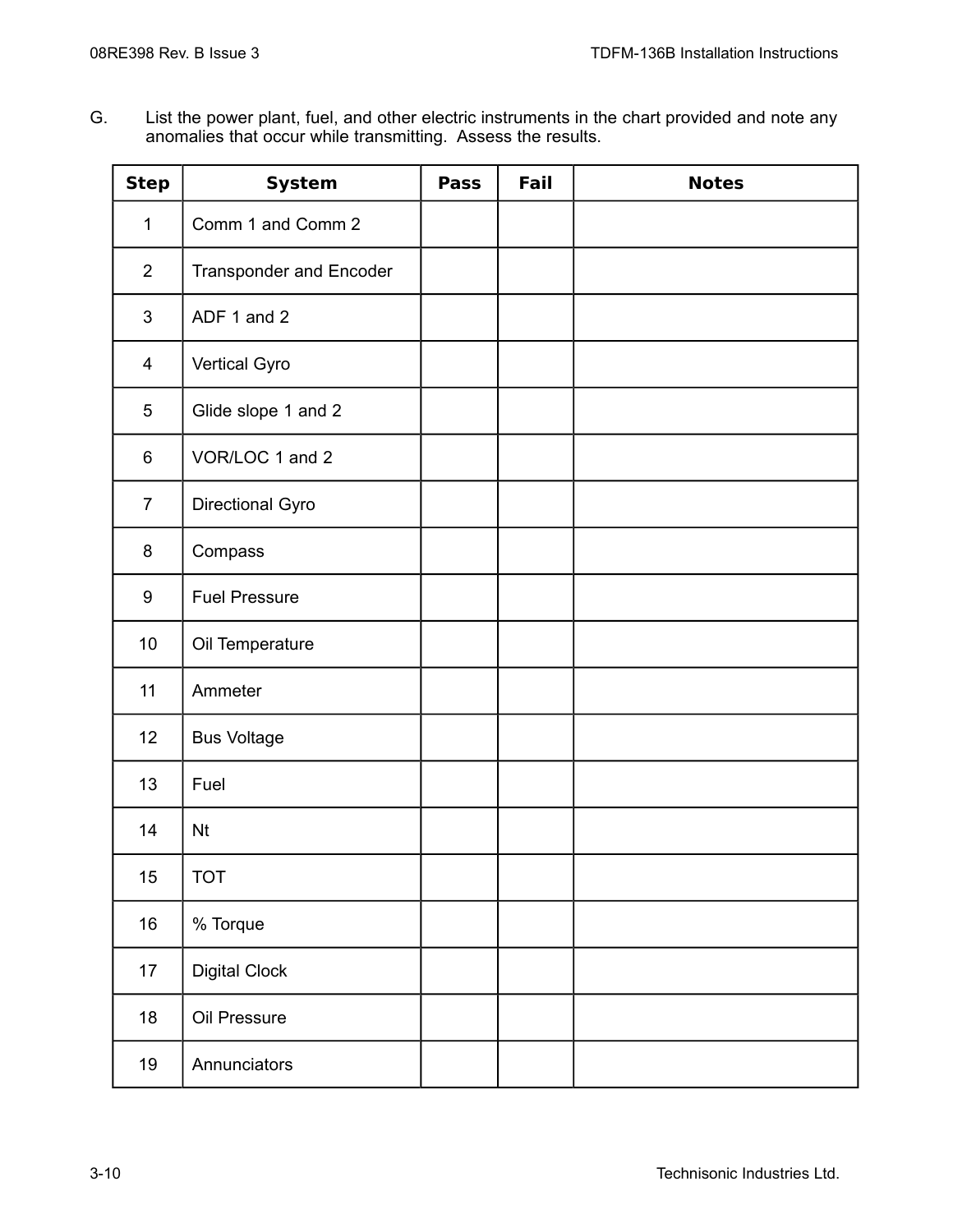| <b>Step</b> | <b>System</b> | <b>Pass</b> | Fail | <b>Notes</b> |
|-------------|---------------|-------------|------|--------------|
| 20          |               |             |      |              |
| 21          |               |             |      |              |
| 22          |               |             |      |              |
| 23          |               |             |      |              |
| 24          |               |             |      |              |
| 25          |               |             |      |              |
| 26          |               |             |      |              |
| 27          |               |             |      |              |